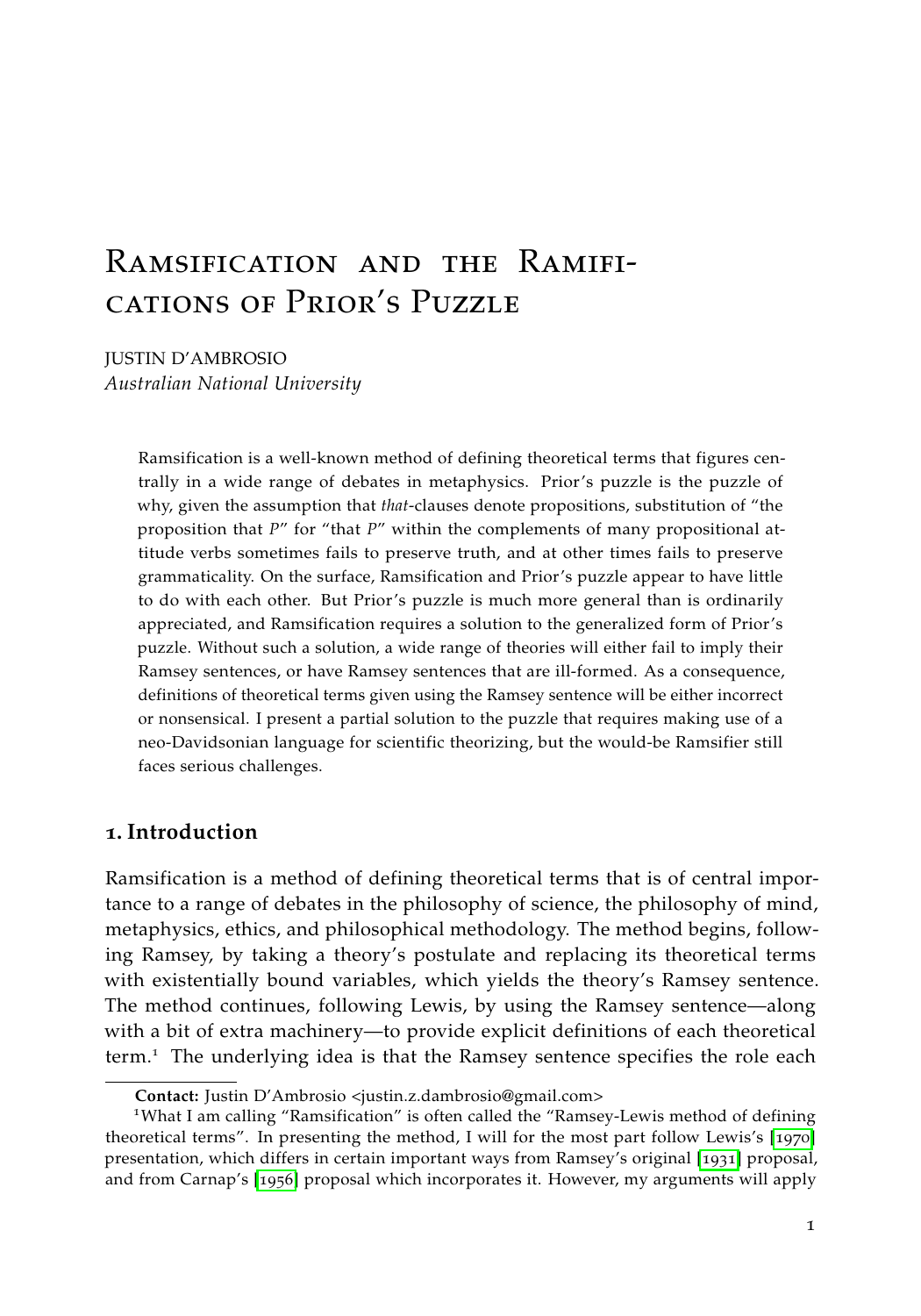#### <sup>2</sup> · *Justin D'Ambrosio*

term plays in the theory at large, and each term can be given a definition in terms of this role. Ramsification is the foundation for the Canberra plan, and it is also the canonical method of formulating functionalist theories of mind, and functionalist theories more generally. It is hard to overstate the method's importance.<sup>2</sup>

Prior's puzzle is a puzzle concerning substitution within the complements of propositional attitude verbs. On the standard semantics, propositional attitude verbs denote binary relations between agents and propositions. A sentence of the form "S Vs that P" is true iff the subject referred to by "S" stands in the relation V to the referent of the *that*-clause, which is a proposition. But if *that*clauses refer to propositions, we should be able to substitute other, co-referring expressions for *that*-clauses *salva veritate*. But in many cases we cannot. Consider the following pair:

- (1) a. Sally fears that Fido bites.
	- b. Sally fears the proposition that Fido bites.

The standard theory tells us that "that Fido bites" refers to a proposition. It also seems clear that "the proposition that Fido bites" refers to a proposition—indeed, the very same proposition. And yet  $(1-a)$  can be true while  $(1-b)$  is false—Sally does not fear an abstract object. Further, in many other cases, we cannot even substitute such co-referring expressions *salva congruitate*. Consider (2):

- (2) a. Sally hopes that Fido is nice.
	- b. <sup>∗</sup>Sally hopes the proposition that Fido is nice.

Again, the standard theory tells us that "that Fido is nice" refers to a proposition. It also seems clear that "the proposition that Fido is nice" refers to the very same proposition. But while (2-a) is true, (2-b) is ungrammatical.<sup>3</sup>

What does Ramsification have to do with Prior's puzzle? At first glance, the method and the puzzle appear to be totally unrelated. But Prior's puzzle is a much more general puzzle than is ordinarily appreciated, and with-

<sup>3</sup>[Nebel](#page-30-7) [[2019](#page-30-7)] calls the puzzle concerning substitution *salva veritate* "Prior's Puzzle", and calls the puzzle concerning substitution *salva congruitate* "Rundle's puzzle". For simplicity, I use "Prior's puzzle" to subsume both, although I acknowledge that [Rundle](#page-31-2) [[1967](#page-31-2)] was the first to observe the grammatical puzzle.

equally to these earlier methods and to Lewis's development of them.

<sup>2</sup>Lewis himself thought that we should Ramsify *every* theory, but he is perhaps most widely known for applying Ramsification to the metaphysics of mind, and using functional definitions of mental terms to argue for the identity theory [see [Lewis,](#page-30-1) [1972](#page-30-1), [1988](#page-30-2)b, [2009](#page-30-3)]. But Ramsification has been applied to a wide range of other topics in metaphysics, including to causation [\[Menzies,](#page-30-4) [1996](#page-30-4), [Tooley,](#page-31-1) [1987](#page-31-1)] and normativity [\[Jackson and Pettit,](#page-30-5) [1995](#page-30-5), [Jackson,](#page-30-6) [1998](#page-30-6), [Colyvan,](#page-29-1) [2009](#page-29-1)]. For a discussion of the role that Ramsification plays in the Canberra plan, as well as a range of papers that employ it, see [Braddon-Mitchell and Nola](#page-29-2) [[2009](#page-29-2)].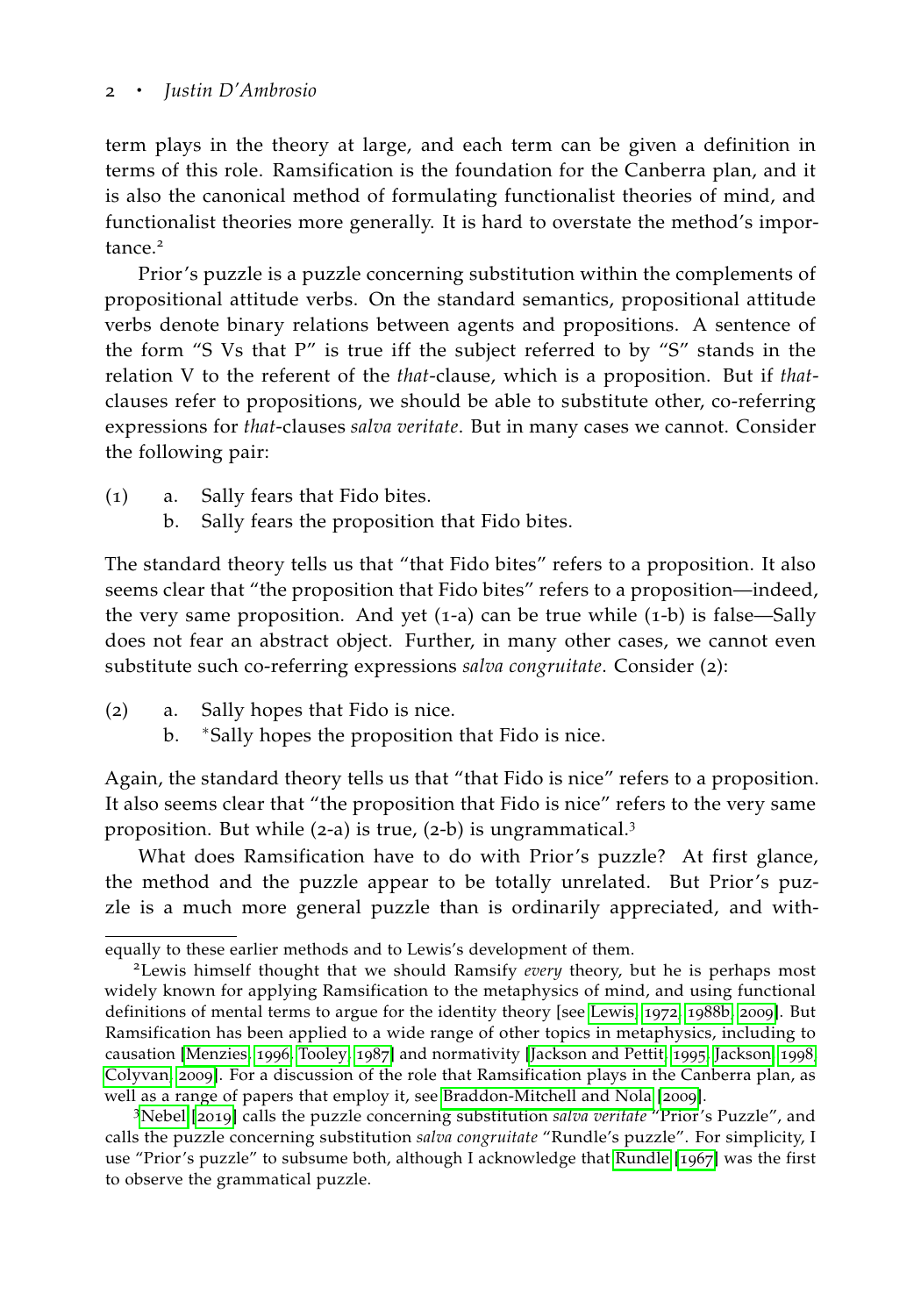out a solution to the generalized form of Prior's puzzle, Ramsification fails as a method of defining theoretical terms. Most importantly, Prior's puzzle has a quantificational variant that arises in the complements of *all* kinds of attitude (and indeed other) verbs, in adjectival positions, in adverbial positions, and in a range of other non-nominal grammatical positions. The quantificational puzzle is that if we give a nominal semantics for existential quantifiers occurring in such positions—i.e. if we spell out their semantics using first-order quantification in the metalanguage—it either renders existential generalization into these positions invalid, or renders the results ungrammatical.

Given that Ramsification depends essentially on replacing theoretical terms with existentially quantified variables, the generalized puzzle shows that a wide range of theories either fail to entail their Ramsey sentences, or have Ramsey sentences that are ill-formed. As a consequence, the Carnap sentences for such theories, which serve to interpret the theoretical terms of those theories, will either be false or ill-formed. In the former case, Lewis's explicit definitions of theoretical terms will be incorrect, while in the latter case they will be nonsense. Thus, without a solution to the quantified form of Prior's puzzle, Ramsification is doomed. While it is unclear whether there is a complete solution to the generalized form of Prior's puzzle, I present a solution to some of the core instances of Prior's puzzle that involves adopting a neo-Davidsonian semantic theory. I then argue that any complete solution to the puzzle, and so any vindication of Ramsification, must incorporate these neo-Davidsonian elements.

The remainder of the paper proceeds as follows. In §2, I describe the method of Ramsification in more detail. In §3, I discuss Prior's puzzle and its quantificational variant, and show how both versions arise in a much wider range of positions than is ordinarily appreciated. In §4, I show how the quantificational puzzle undermines Ramsification. In §5, I evaluate five approaches to saving Ramsification, and in §6 I show that the only approach that allows us to save Ramsification and solve the generalized form of Prior's puzzle requires doing our scientific and metaphysical theorizing in a neo-Davidsonian language that involves events and thematic roles. §7 is a brief summary and conclusion.

#### **2. Ramsification**

Ramsification is a method of defining theoretical terms using only vocabulary that is already understood.<sup>4</sup> Often, Ramsification is glossed as a method of giv-

<sup>4</sup>Strictly speaking, one could Ramsify a theory, and so provide definitions of its theoretical terms, without *understanding* the theory's other vocabulary. Ramsification is just a method for coming up with definitions—whether those definitions help us understand the theoretical terms is another matter. However, the usual assumption—made by Lewis and many others—is that the non-theoretical vocabulary is already understood, and I will likewise make that assumption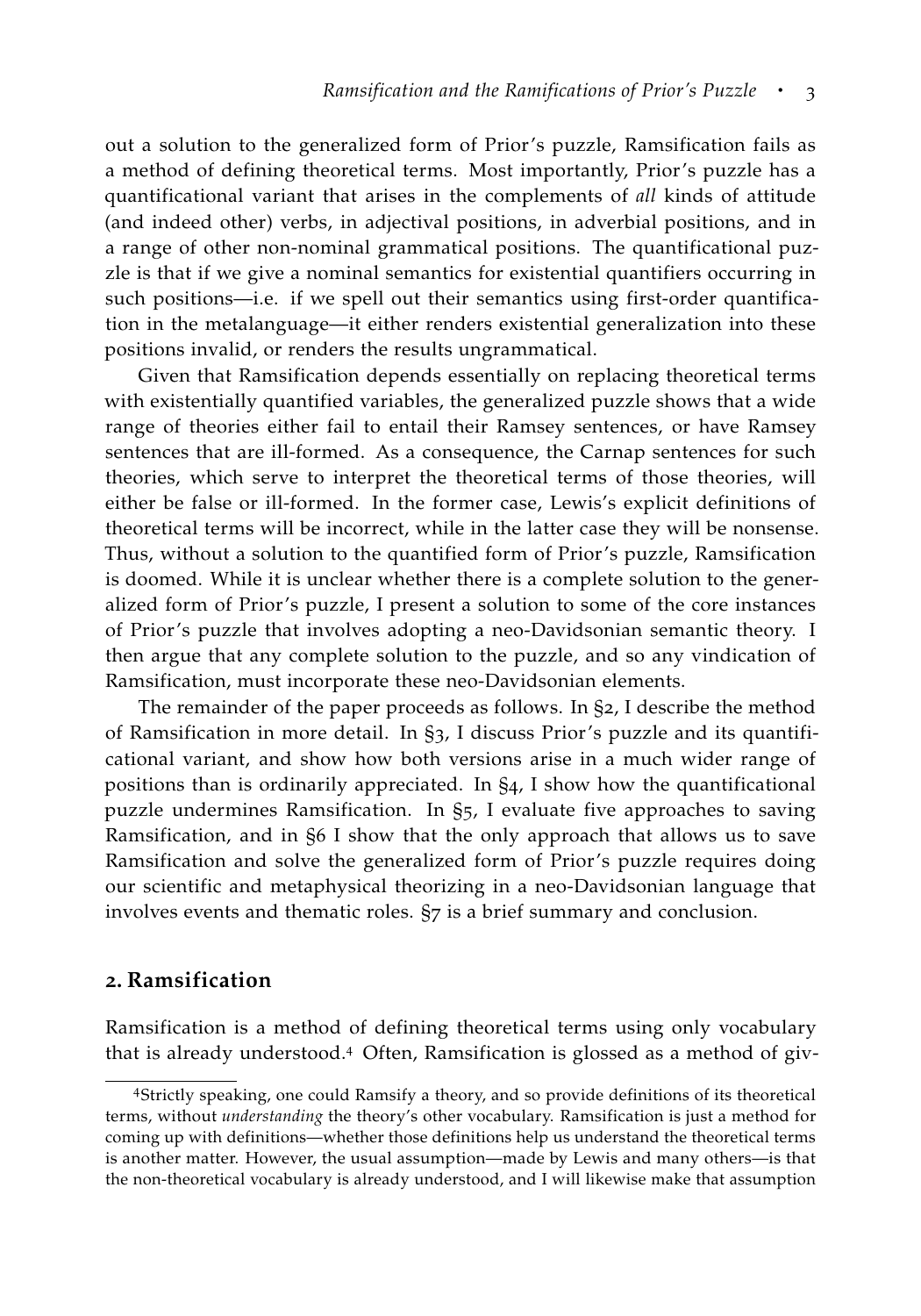#### <sup>4</sup> · *Justin D'Ambrosio*

ing a theoretical term's meaning in terms of its "place" or "location" in the theory at large—that is, in terms of how what the term denotes—if anything—is related to the denotations of the other *T*- and *O*-terms in the theory. But perhaps the best way of showing what Ramsification does is to understand how it works.

[Lewis](#page-30-0) [[1970](#page-30-0)] showed us how to Ramsify a theory in a few easy steps. Given a theory *T*, we begin by separating the vocabulary of the theory into two categories: the *T*-terms—or theoretical terms—which we are aiming to define, and the *O*-terms—the other terms—which are already understood. We then form the postulate of the theory:

 $\top$  $[\tau_1 \ldots \tau_n]$ ,

which is a single sentence from which all of the theory's theorems follow, here written to exhibit the occurrences of the *T*-terms,  $τ_1 \dots τ_n$ <sup>5</sup> We then replace each of the *T*-terms in the postulate by a variable, which yields what Lewis calls the *realization formula* of the theory:

$$
\top [x_1 \ldots x_n].^6
$$

Each *n*-tuple that satisfies this open formula—in the sense familiar from Tarski is said to *realize* the theory. We then existentially generalize each variable in the realization formula, which yields the *Ramsey sentence*:

$$
\exists x_1 \ldots x_n \top [x_1 \ldots x_n].
$$

The Ramsey sentence is true if and only if the theory is realized.

On its own, the Ramsey sentence does nothing to help define the *T*-terms, for they do not occur in it. However, from the Ramsey sentence and the postulate we can form the *Carnap sentence*:

$$
\exists x_1 \ldots x_n \top [x_1 \ldots x_n] \supset \top [\tau_1 \ldots \tau_n].
$$

here.

<sup>6</sup>In Lewis's formulation, we replace each of the *T*-terms with first-order variables. In Ramsey's formulation, we replace the *T*-terms with higher-order variables. But as we will see below, nothing turns on whether we replace *T*-terms with first-order or higher-order variables. My arguments apply to variables of all types.

<sup>5</sup>What does Lewis mean by "theory"? There are three options. (i) Any set of sentences. (ii) Any set of sentences closed under logical consequence (for some appropriate consequence relation—like the consequence relation of classical first-order logic). (iii) A particular axiomatization of a theory in sense (ii), i.e. a set of sentences from which all theorems of the theory follow as logical consequences, given an appropriate relation of logical consequence. I suspect that in "How to Define Theoretical Terms", Lewis has (iii) in mind, and envisions the postulate of *T* as the conjunction of the axioms of *T*. However, when [Lewis](#page-30-1) [[1972](#page-30-1)] applies the method to folk psychology, the postulate is the conjunction of the platitudes of folk psychology. Whether or not the platitudes serve as an axiomatization of folk psychology is unclear. Nothing in my arguments turns on whether the postulate is a conjunction of the axioms of a theory, so long as all of the theory's theorems are its consequences, given some appropriate consequence relation.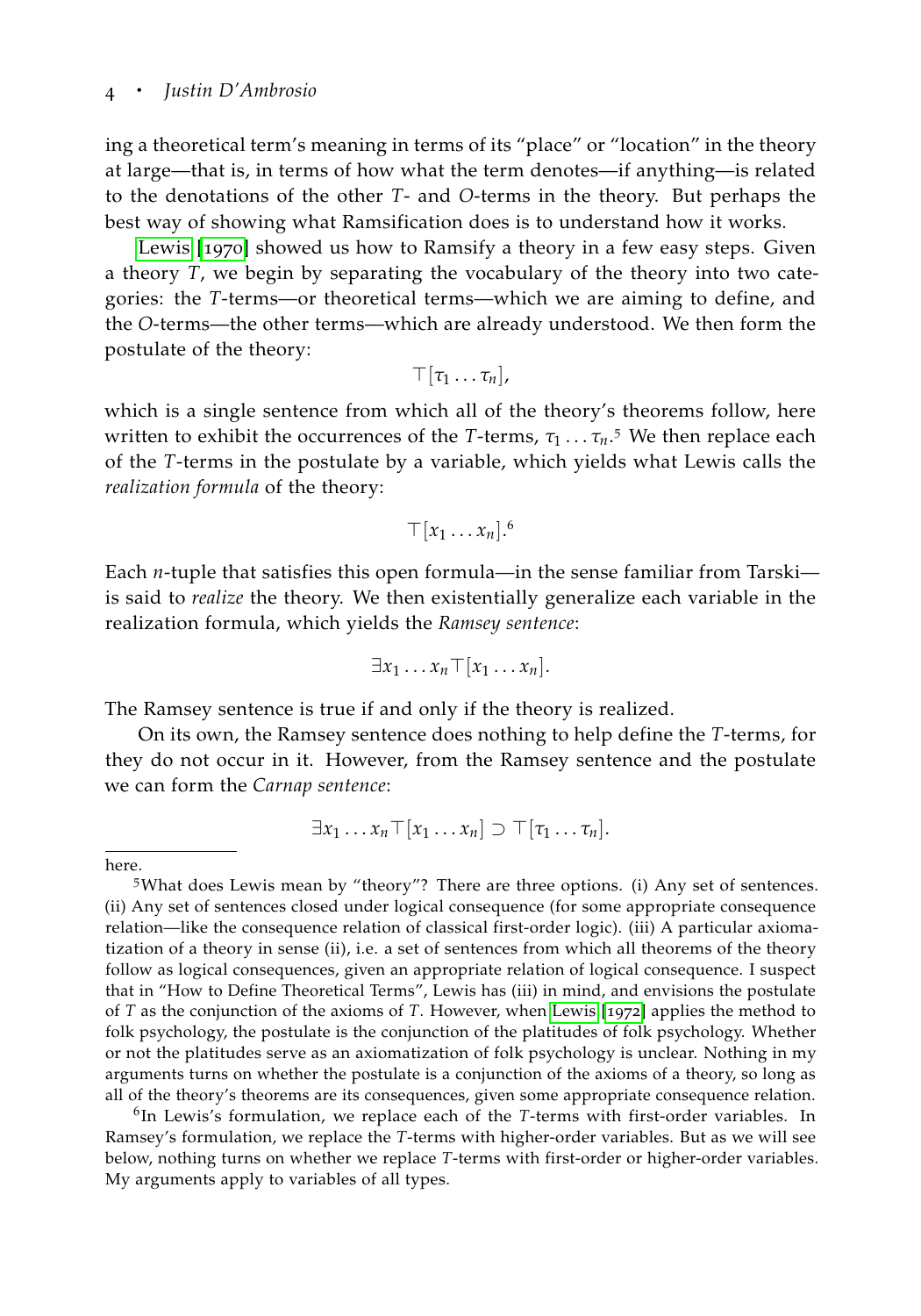The Carnap sentence says that if the theory is realized, then the *T*-terms name one of its realizations. Since the Carnap sentence is a meaning postulate, it places constraints on the denotations of the *T*-terms; the *T*-terms denote whatever they must in order to ensure its truth. However, since the truth of the Ramsey sentence does not require that the theory be uniquely realized, the truth of the Carnap sentence does not require that the *T*-terms uniquely denote. Thus the Carnap sentence provides a partial, but not a full interpretation of the theory's *T*-terms.<sup>7</sup>

Lewis, however—*contra* Carnap—holds that in the case where a theory is multiply realized, the *T*-terms of that theory should be denotationless, and the postulate should be treated as false.<sup>8</sup> On his view, theoretical terms have denotations only if the theory is uniquely realized, and so he holds that partial interpretations of the sort given by the Carnap sentence are not adequate definitions of theoretical terms. Accordingly, Lewis modifies the Ramsey sentence to say that the theory is uniquely realized, which yields the *unique realization sentence*:

$$
\exists y_1 \ldots y_n \forall x_1 \ldots x_n (\top [x_1 \ldots x_n] \leftrightarrow (y_1 = x_1 \& \ldots \& y_n = x_n)).
$$

He then modifies the Carnap sentence to say that if the theory is uniquely realized, then the *T*-terms name the components of that unique realization:

$$
\exists y_1 \ldots y_n \forall x_1 \ldots x_n (\top [x_1 \ldots x_n] \leftrightarrow (y_1 = x_1 \& \ldots \& y_n = x_n)) \supset \top [\tau_1 \ldots \tau_n].
$$

Together with two other meaning postulates stipulating that if the theory is not uniquely realized, the *T*-terms do not denote, the modified Carnap sentence uniquely specifies the denotations of the *T*-terms.<sup>9</sup> Given this unique specifi-

<sup>7</sup>The Carnap sentence is sometimes said to "implicitly define" a theory's theoretical terms. If by "implicitly define" we mean that the Carnap sentence merely constrains the interpretation of *T*-terms, without fixing their denotations uniquely, then it is uncontroversial that the Carnap sentence implicitly defines the *T*-terms. But if implicit definitions are to meet the standard criteria of being conservative and eliminable, then the Carnap sentence cannot be said to implicitly define the theoretical terms, because the criteria of conservativity and eliminability require uniqueness (as a consequence of Beth's definability theorem). The idea that definitions should be conservative and eliminable is presumably why Lewis modifies the Carnap sentence in the way that he does.

 ${}^{8}$ [Lewis](#page-30-8) [[1988](#page-30-8)a] later relaxed this condition—he allowed that if a functional description is only imperfectly realized, that we should allow a theoretical term to denote imperfectly: we should allow the *T*-term to denote something "close enough". But if there is nothing close, then the term will be empty and the theory false. However, the question of uniqueness does not bear on my argument; as we will see, everything I say here holds for both the Ramsey and Carnap sentences and Lewis's modified versions that require unique realization.

<sup>9</sup>Lewis's three meaning postulates together provide an implicit definition—in the strong sense noted above—of the theory's *T*-terms: the *T*-terms have the same denotation in any model of the theory with the same domain that provides the same interpretation of the primitive expressions. Lewis also argues that these meaning postulates uniquely specify the *senses* of the *T*-terms: the meaning postulates uniquely fix the denotations of the *T*-terms at any possible world.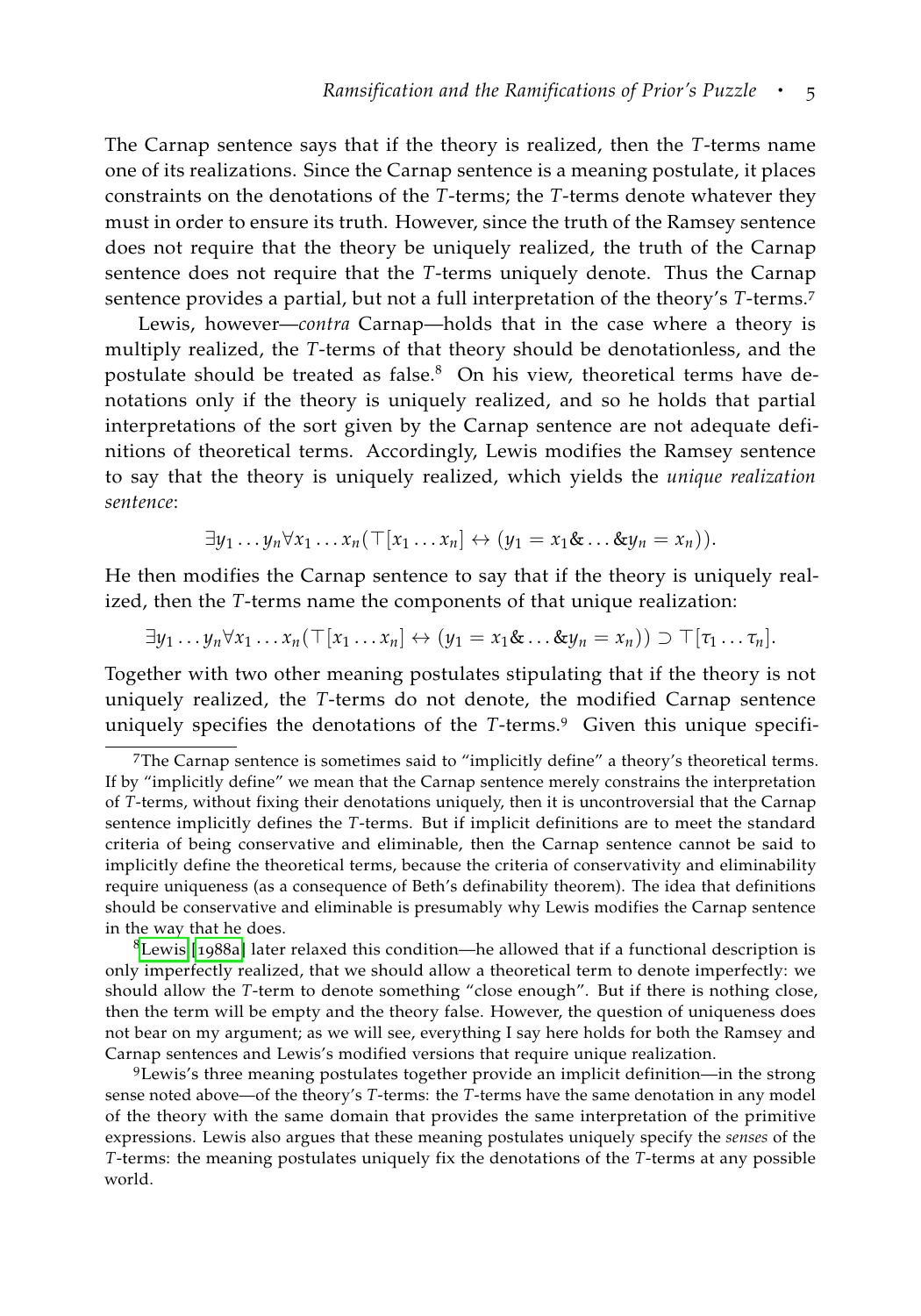cation, Lewis then provides explicit definitions of the *T*-terms in terms of the unique realization sentence:

 $\tau_n = iy_n \exists y_1 \dots y_{n-1} \forall x_1 \dots x_n (\top [x_1 \dots x_n] \leftrightarrow (y_1 = x_1 \& \dots \& y_n = x_n))^{10}$ 

This sentence defines  $t_n$  as the *n*th component of the unique realization of *T*, if there is one; if there isn't,  $t_n$  does not denote.

# **3. Prior's Puzzle Generalized**

As we saw above, Prior's puzzle is typically taken to be a puzzle concerning a distinctive kind of substitution within the complements of propositional attitude verbs—substitution of a propositional description such as "the proposition that P" for its embedded *that*-clause. But Prior's puzzle has nothing specifically to do with substitutions of this sort. Consider again our example from above:

<span id="page-5-2"></span>(3) Sally fears that Fido bites.

<span id="page-5-0"></span>Suppose that the *that*-clause in (3) refers to a proposition. We can then existentially generalize into that position;  $(4)$  follows from  $(3)$ :

(4) Sally fears something.

<span id="page-5-3"></span>But now consider the standard semantics for the existential quantifier in type theory:

(5) 
$$
[\exists u_t \phi]^{M,g} = 1 \text{ iff there is some } a \in D_t \text{ such that } [\![\phi]\!]^{M,g_u^a} = 1
$$

<span id="page-5-1"></span>In (5),  $u_t$  is a variable over the type *t*, and  $[\![\phi]\!]^{M,g_u^a}$  is the result of assigning *a* to assume assay of *u*, in *t*, Letting *u* he the type of chiest denoted by "that Fide to occurrences of *u<sup>t</sup>* in *φ*. Letting *p* be the type of object denoted by "that Fido bites"—i.e. the type of propositions—the clause yields that ([4](#page-5-0)) is true iff:

(6) There is some  $a \in D_p$  such that Sally fears *a*.

But clearly, (6[\)](#page-5-1) can be false even when [\(](#page-5-2)3) is true; Sally can fear that Fido bites without there being some *a* in the set of propositions such that Sally fears *a*. Thus, on the assumption that the standard semantic clause for the existential quantifier is correct, the apparently valid inference from  $(3)$  to  $(4)$  $(4)$  $(4)$  turns out to be invalid.<sup>11</sup> Moreover, this invalidity arises even when we make use of higher-

<sup>10</sup>Given that Lewis's three postulates provide implicit definitions for the *T*-terms of *T*, Beth's definability theorem guarantees that such explicit definitions are provable from the axioms of *T* (provided that *T* is a first-order theory, which Lewis is assuming). See [Beth](#page-29-3) [[1953](#page-29-3)], [Boolos](#page-29-4) [et al.](#page-29-4) [[2007](#page-29-4)], and [Gupta](#page-29-5) [[2019](#page-29-5)] for discussion.

 $11$ The view that this clause provides the correct semantics for "something" as it occurs in the complements of attitude verbs, and so the claim that "something" is a nominal expression,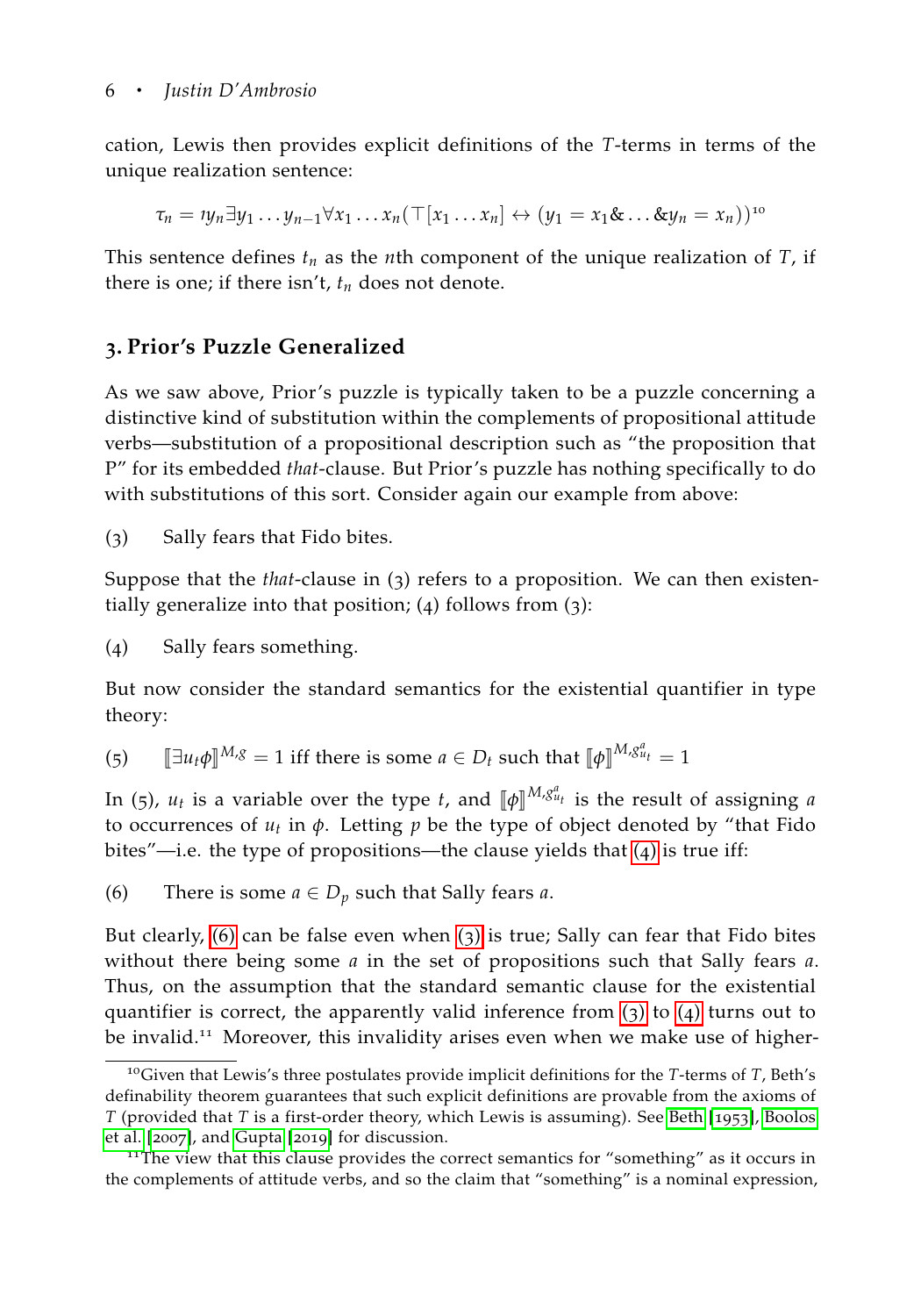order variables; in the clause above,  $u_t$  can be a variable of any type. The problem arises for any semantic clause that treats quantifiers like the one in ([4](#page-5-0)) as nominal quantifiers—i.e. that specifies their semantics in the metalanguage using firstorder quantification over sets.<sup>12</sup>

The failure of nominal substitution and quantification to preserve truth is not specific to *that*-clauses or propositional attitude verbs. Rather, we observe such failures in a wide variety of other grammatical positions. Consider the following examples:

- <span id="page-6-3"></span><span id="page-6-2"></span><span id="page-6-1"></span>(7) a. Sally seeks a unicorn
	- b. Sally seeks the generalized quantifier denoted by "a unicorn".
- <span id="page-6-4"></span><span id="page-6-0"></span>(8) a. Sally investigated who came to the party.
	- b. Sally investigated the question who came to the party.<sup>13</sup>
- (9) a. Sally became wise. b. Sally became the property of being wise.<sup>14</sup>
- <span id="page-6-7"></span><span id="page-6-5"></span>(10) a. Sally painted carefully.
	- b. Sally painted the property of events denoted by "carefully".

On the traditional, Montagovian semantics for the notional reading of an intensional transitive verb, the intensional NP "a unicorn" denotes an intensional generalized quantifier.<sup>15</sup> But substitution of a description of this semantic value in

 $13$ This substitution admittedly does not sound as strange as the others. However, it makes available a reading on which Sally is investigating an abstract object—a set of propositions—in the same sense that Robert Mueller investigated Donald Trump or a private investigator might investigate a person of interest. To bring out this reading, we might even reformulate the example to say that Sally investigated the set of propositions denoted by "who came to the party". Readers who are not convinced that even this substitution changes the truth-conditions of (8[-a\)](#page-6-0) are invited to reformulate the example using "forget" or "study".

<sup>14</sup>This example is due to Friederike [Moltmann](#page-30-10) [[2003](#page-30-10), [2004](#page-30-11)]. Similar examples of failures of substitution in predicative positions are discussed at length by [Rieppel](#page-31-6) [[2016](#page-31-6)]. All of the examples of substitutions that fail to preserve truth here are instances of what Moltmann calls the *objectivization effect*.

<span id="page-6-6"></span> $15$ This proposal is not uncontroversial. On another account of the notional reading, due to [Zimmermann](#page-31-7) [[1993](#page-31-7), [2006](#page-31-3)a], intensional NPs denote properties. But the same problem arises for this proposal:

is widely endorsed. It is endorsed by, for instance, [Frege](#page-29-6) [[1902](#page-29-6)], [King](#page-30-9) [[2002](#page-30-9)], and [Zimmermann](#page-31-3) [[2006](#page-31-3)a], among many others, and is taken for granted in a range of presentations of type theory and higher-order logic. Notable exceptions, however, are [Williamson](#page-31-4) [[2013](#page-31-4)] and [Sainsbury](#page-31-5) [[2018](#page-31-5)].

 $12$ The semantics of higher-order quantification is standardly spelled out in the metalanguage as many-sorted first-order quantification. In this case, quantification over the complement of "fears" is spelled out as first-order quantification over a particular subset of the domain:  $D_p$ , the set of propositions.

<sup>(</sup>11) a. Sally seeks a unicorn.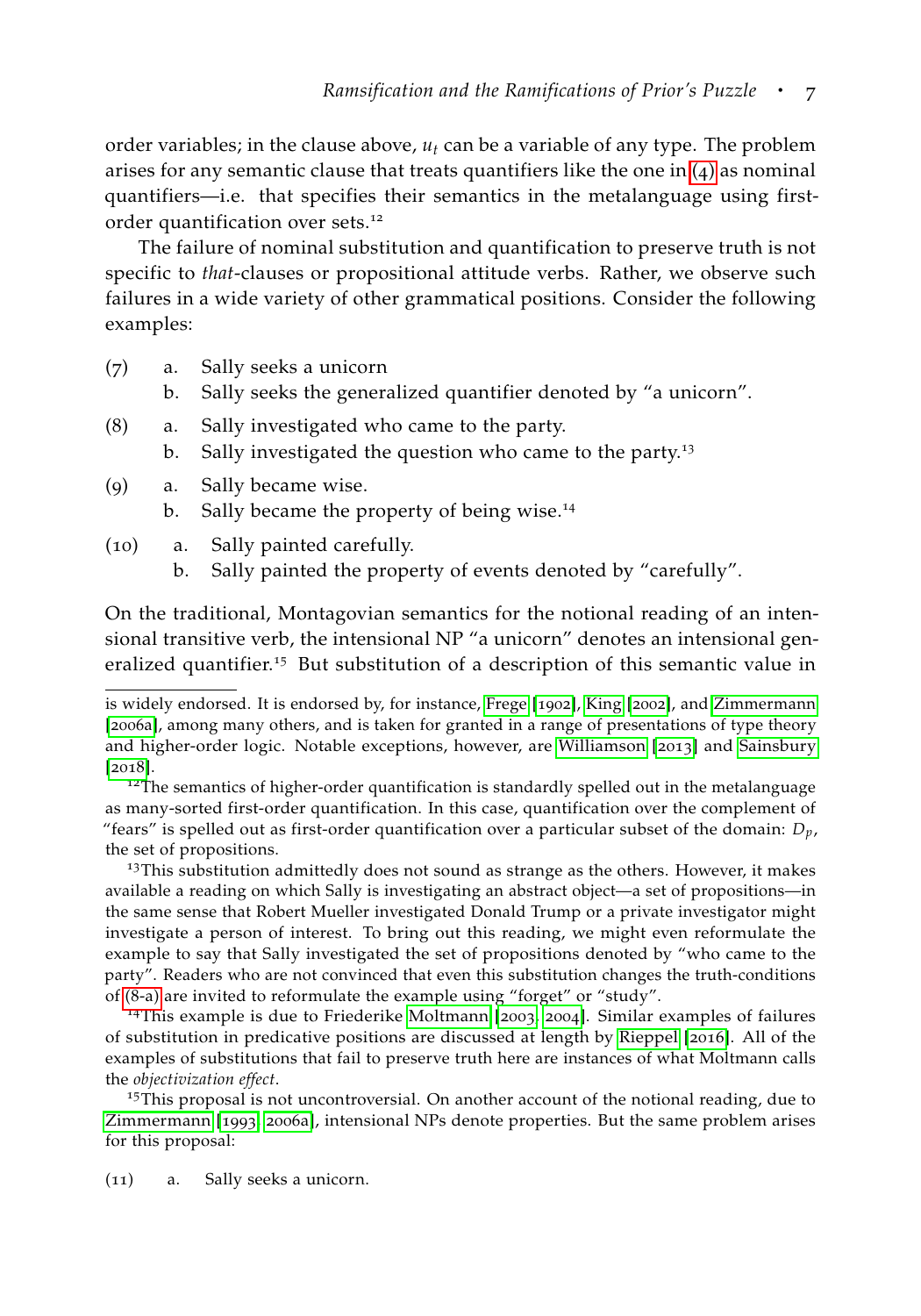#### <sup>8</sup> · *Justin D'Ambrosio*

(7[\)](#page-6-1) changes the sentence's truth-conditions—( $7$ [-a\)](#page-6-2) can be true while ( $7$ [-b\)](#page-6-3) is false. Similarly, substitution of a description of the question denoted by the wh-phrase in [\(](#page-6-4)8) changes the sentence's truth-conditions: Sally can investigate who came to the party without investigating an abstract object. In (10), while Sally might have become wise, she did not become the property of being wise, and in (11), surely Sally can paint carefully without painting a function from properties to properties.<sup>16</sup>

<span id="page-7-2"></span>Further, the quantificational form of the puzzle arises for  $(7-a)-(10-a)$  $(7-a)-(10-a)$  $(7-a)-(10-a)$  $(7-a)-(10-a)$  as well. Consider the following inferences:

<span id="page-7-6"></span><span id="page-7-0"></span>

| (12) | a. Sally seeks a unicorn.                                                        |
|------|----------------------------------------------------------------------------------|
|      | b. Sally seeks something.                                                        |
| (13) | a. Sally investigated who came to the party.<br>b. Sally investigated something. |
| (14) | a. Sally became wise.<br>b. Sally became something.                              |

<span id="page-7-7"></span><span id="page-7-3"></span><span id="page-7-1"></span>(15) a. Sally painted carefully. b. Sally painted somehow.

<span id="page-7-4"></span>In each case, application of the standard semantics for the existential, together with standard type assignments, yields the following truth-conditions for (12[-b\)-](#page-7-0) (15[-b\),](#page-7-1) respectively:

- (16) There is some  $a \in D_{\langle s, \langle \langle s, \langle e, t \rangle \rangle, t \rangle}$  such that Sally seeks *a*.
- (17) There is some  $a \in D_{\langle s, \langle s, t \rangle}$  such that Sally investigated *a*.
- <span id="page-7-5"></span>(18) There is some  $a \in D_{\langle s, \langle e, t \rangle}$  such that Sally became *a*.
- (19) There is some  $a \in D_{\langle e,t \rangle, \langle e,t \rangle}$  such that Sally painted *a*.

If these standard truth-conditions for the existential quantifier are correct, then each of the generalizations in  $(12)-(15)$  $(12)-(15)$  $(12)-(15)$  $(12)-(15)$  $(12)-(15)$  is invalid. Each of  $(16)-(19)$  $(16)-(19)$  $(16)-(19)$  $(16)-(19)$  $(16)-(19)$  can fail to

b. Sally seeks the property of being a unicorn.

The substitution in ([11](#page-6-6)) does not preserve truth, despite the fact that the definite description denotes exactly what the indefinite denotes.

 $16$ Of course, no one thinks that "carefully" is a referring expression, so we might disallow such substitutions on the grounds that we cannot substitute referring expressions for obviously non-referring expressions. However, in orthodox type theory, and in most formal semantic theorizing, there is only one semantic relation that expressions bear to their semantic values, and so such distinctions cannot be drawn. See [Potts](#page-30-12) [[1979](#page-30-12)] and [Forbes](#page-29-7) [[2018](#page-29-7)] for discussion of this point. Further, the puzzle would arise for whatever relation "carefully" bears to its semantic value. For example, we could just as easily formulate the puzzle using "has semantic value", "denotes", or any number of other locutions.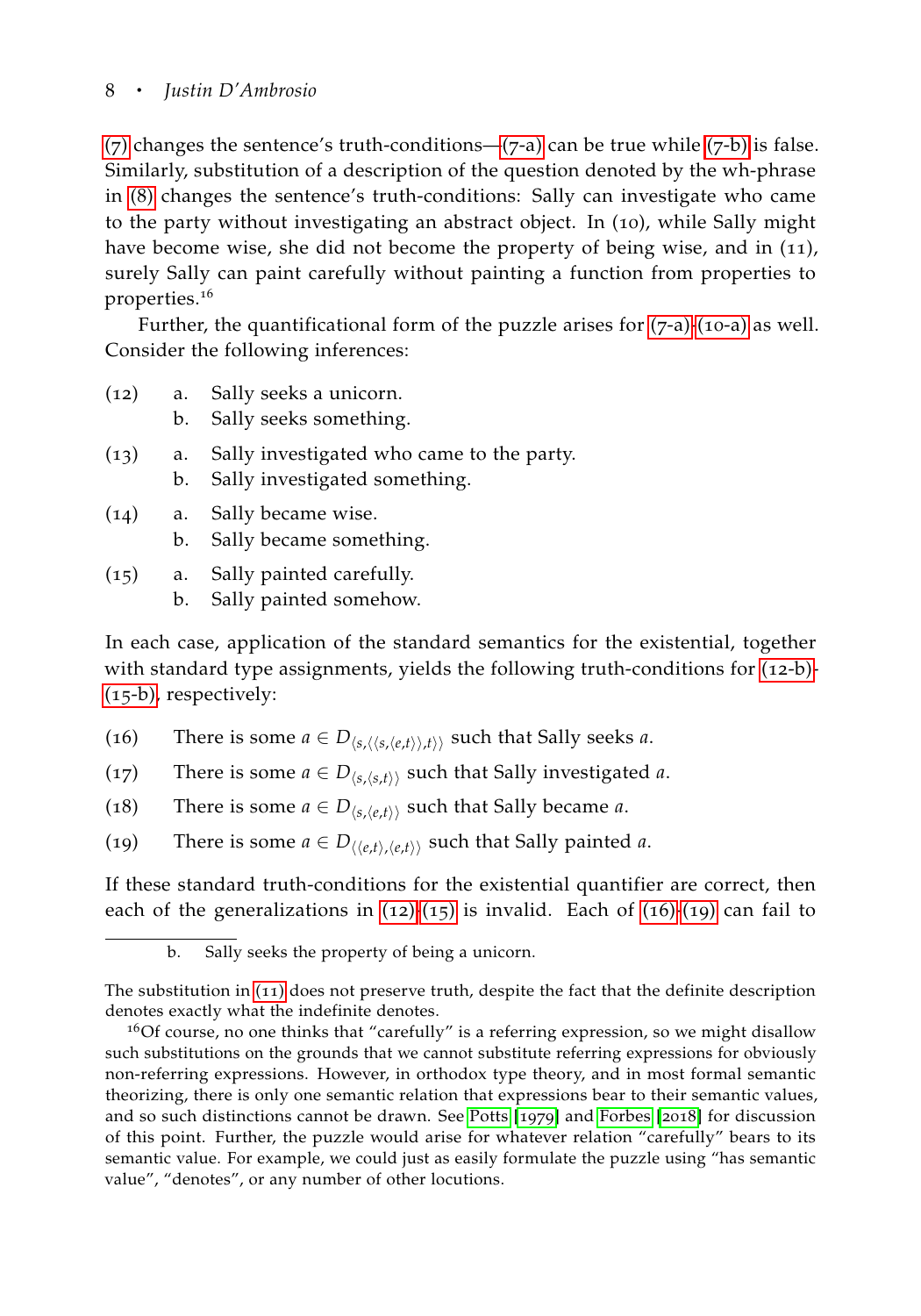be satisfied even while  $(12-a)-(15-a)$  $(12-a)-(15-a)$  $(12-a)-(15-a)$  $(12-a)-(15-a)$  are true. Again, the problem is that a nominal semantics for the quantifier—specified in a metalanguage that involves firstorder quantification over sets—yields invalidity for what appears to be the very same reason that substitution of a coreferential definite description yields invalidity.

<span id="page-8-0"></span>But nominal substitution and quantification do not just lead to false conclusions they often lead to ungrammaticality. Consider again our second example from the introduction:

(20) Sally hopes that Fido is nice.

<span id="page-8-1"></span>Again, supposing that the *that*-clause in (20) refers to a proposition, we can generalize over that proposition; (21) follows from (20):

 $(21)$ <sup>∗</sup>∃*xp*(Sally hopes *xp*),

where  $x_p$  is a nominal variable ranging over the set of propositions. But (21) is not well-formed; Sally does not, and cannnot, hope a proposition.<sup>17</sup> Further, reformulating (21) using a pronoun, the natural language analog of a nominal variable, again yields ungrammaticality:

 $(22)$ <sup>∗</sup>There is a proposition such that Sally hopes it.

<span id="page-8-4"></span>Finally, applying the semantics in [\(](#page-5-3)5) to ([20](#page-8-0)) yields an ungrammatical ascription of truth-conditions in the metalanguage:

 $(23)$ <sup>∗</sup>There is some *a* ∈ *D<sup>p</sup>* such that Sally hopes *a*.

Thus, like nominal substitution, nominal quantification into the complements of propositional attitude verbs sometimes leads to ungrammaticality.

<span id="page-8-2"></span>But as before, this result is not limited to the case of propositional attitude verbs. Rather, nominal substitution and quantification lead to ungrammaticality across a range of positions. Consider the following examples:

- (24) a. John wonders who came to the party.
	- b. \*John wonders the question who came to the party.
- (25) a. Mary is sleeping soundly.
	- b. <sup>∗</sup>Mary is sleeping the property of events denoted by "soundly"
- <span id="page-8-3"></span>(26) a. Johnny seeks something flammable.

<sup>&</sup>lt;sup>17</sup>Strictly speaking, since ([21](#page-8-1)), with its explicit use of typed variables, is already out of the running as a candidate grammatical sentence of English, in saying that it is not well-formed what is meant is that even in the natural extension of English accommodating such formal devices, ([21](#page-8-1)) would be ungrammatical (by contrast, say, with the result of putting "denies" for "hopes" in  $(21)$  $(21)$  $(21)$ .)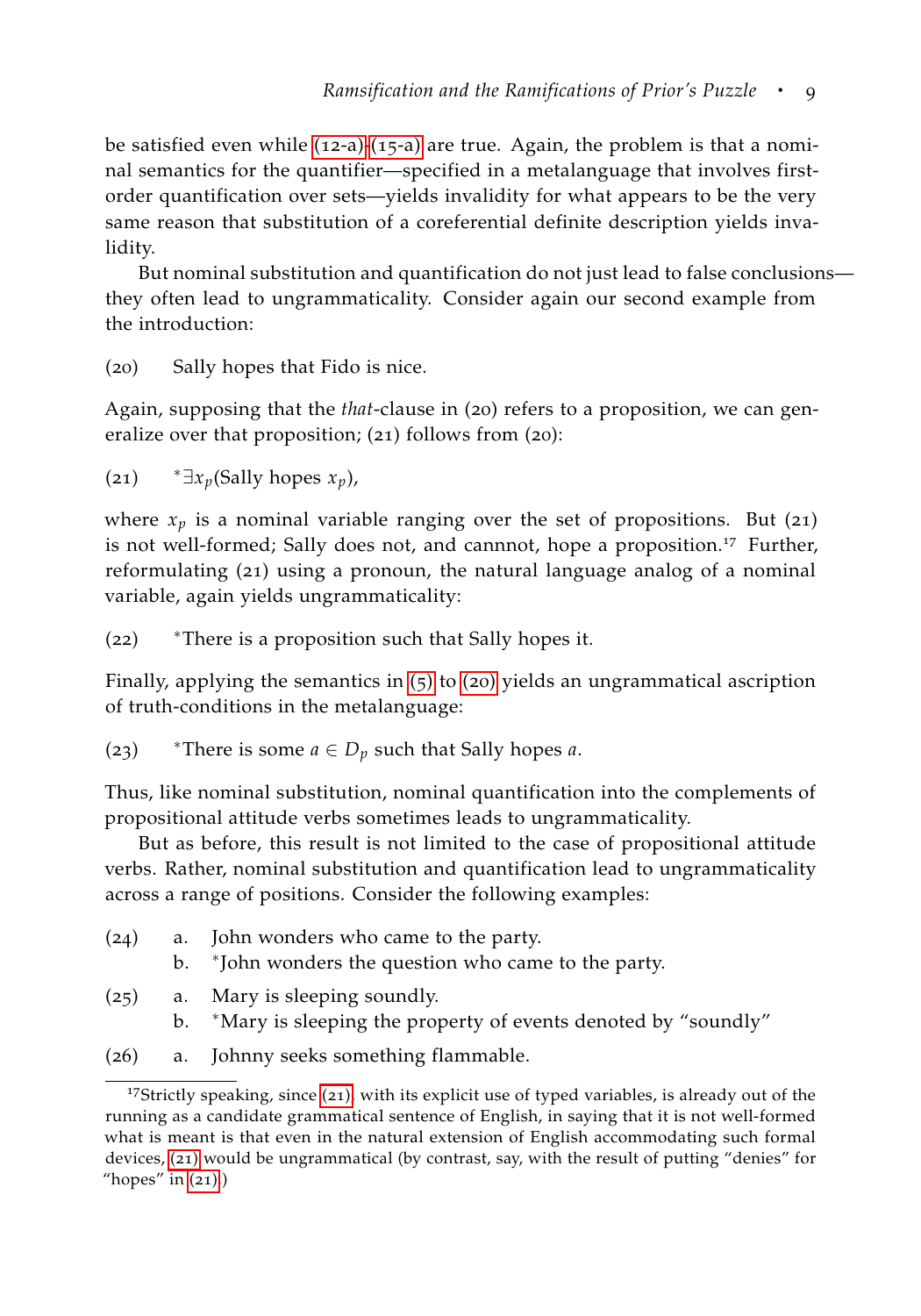#### <sup>10</sup> · *Justin D'Ambrosio*

b. <sup>∗</sup> Johnny seeks something the property of being flammable.

In each case, while the original sentence is perfectly grammatical, substituting a nominal expression reduces the original to ungrammaticality. Further, nominal quantifications into these positions again yields ill-formed results; consider ([24](#page-8-2))- ([26](#page-8-3)):

<span id="page-9-0"></span>

| (27)  | a. John wonders who came to the party.                                                    |
|-------|-------------------------------------------------------------------------------------------|
|       | b. $* \exists x_{(\langle s,t \rangle,t)}$ (John wonders $x_{(\langle s,t \rangle,t)}$ ). |
|       | c. *There is a question such that John wonders it.                                        |
| (0,0) | a Mary is sleeping soundly                                                                |

- <span id="page-9-4"></span><span id="page-9-2"></span>(28) a. Mary is sleeping soundly. b.  $* \exists x_{\langle \langle e,t \rangle, \langle e,t \rangle \rangle}(\text{Mary is sleeping } x_{\langle \langle e,t \rangle, \langle e,t \rangle \rangle}).$ c. \*There is a way such that Mary sleeps it.
- <span id="page-9-1"></span>(29) a. Johnny seeks something flammable. b.  $* \exists x_{\langle e,t \rangle}$ (Johnny seeks something  $x_{\langle e,t \rangle}$ ). c. <sup>∗</sup>There is a property such that John seeks something it.

<span id="page-9-3"></span>Each of (27[-b\)-](#page-9-0)(29[-b\)](#page-9-1) is the result of replacing "who came to the party", "soundly", and "flammable" by variables of the appropriate type and binding them with an existential quantifer. But if the semantics of these quantifiers are given by (5[\),](#page-5-3) then the variables in (27[-b\)-](#page-9-0)(29[-b\)](#page-9-1) will be nominal variables, and as a consequence, each of  $(27-b)-(29-b)$  $(27-b)-(29-b)$  $(27-b)-(29-b)$  $(27-b)-(29-b)$  will be ill-formed.  $(27-c)-(29-c)$  $(27-c)-(29-c)$  $(27-c)-(29-c)$  $(27-c)-(29-c)$  are the English analogs of (27[-b\)-](#page-9-0)(29[-b\)](#page-9-1) involving pronouns, each of which is ungrammatical.

The substitutional and quantificational forms of the puzzle are intimately related. If nominal quantification into a position preserves truth or grammaticality, then substitution of singular terms—including names and definite descriptions will likewise preserve truth or grammaticality, because these singular terms serve as witnesses for nominal existential quantifiers.<sup>18</sup> Conversely, if substituting nominal expressions in a particular position preserves truth or grammaticality, then nominal existential quantification—henceforth just "nominal quantification" into that position will likewise preserve truth or grammaticality, because those nominal expressions will be the expressions replaced by nominally quantified variables. Thus, the substitutional and quantificational puzzles go hand in hand.

The result is that Prior's puzzle can be generalized along two dimensions. First, the substitutional form of the puzzle is accompanied by a quantificational puzzle, which likewise yields both invalidity and ungrammaticality. Second, both the substitutional and quantificational puzzles arise in a wide range of nonnominal grammatical positions; we saw some examples of such positions above, and will encounter further examples presently.

 $^{18}{\rm By}$  "witness" I here mean an expression that, when substituted for the existential quantifier, yields a true substitution instance of the quantified sentence.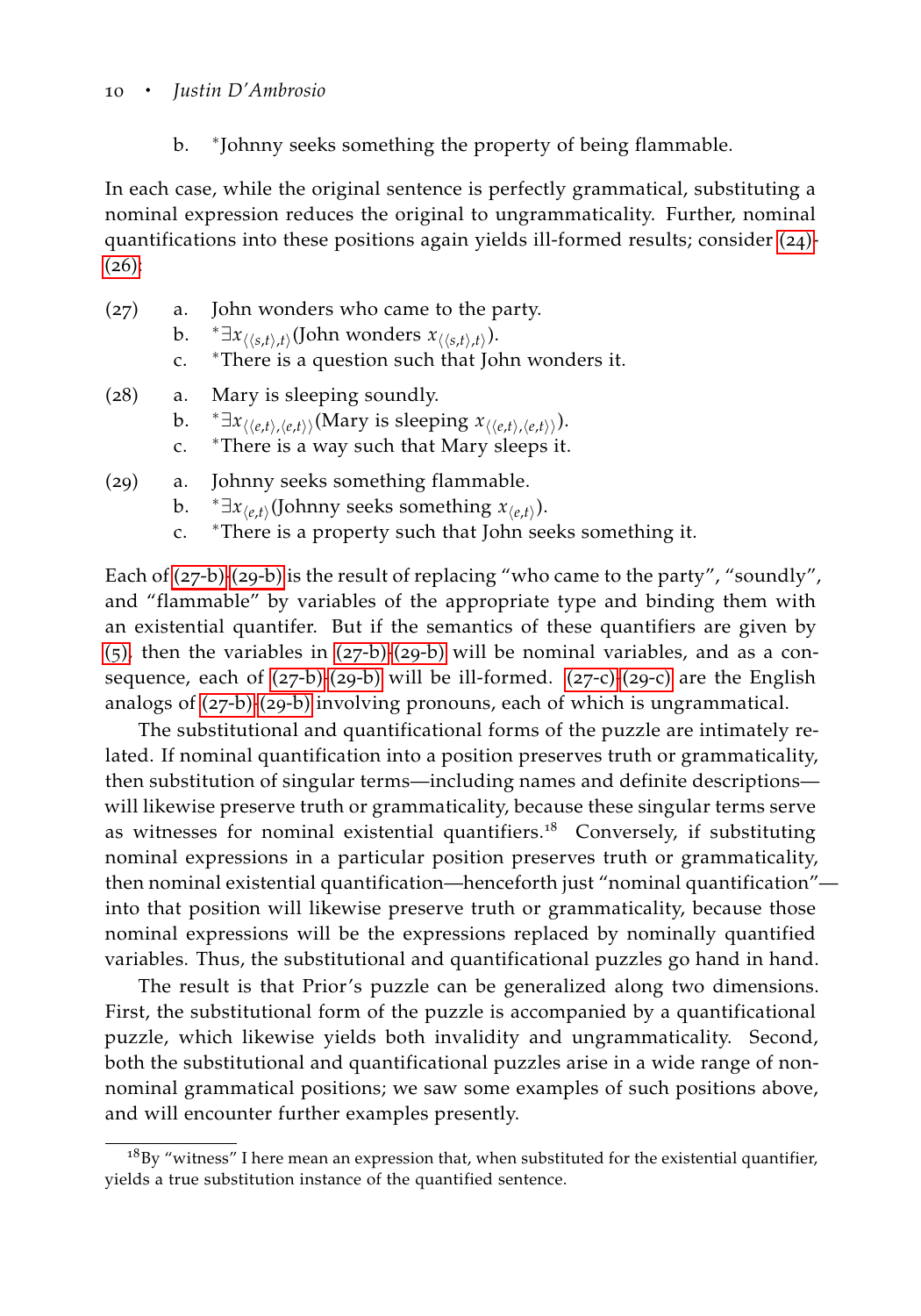This generalization shows that a wide range of proposed solutions to Prior's puzzle are either radically incomplete, or fail altogether.<sup>19</sup> First, consider views such as those endorsed by [Zimmermann](#page-31-8) [[2006](#page-31-8)b], [Grzankowski](#page-29-8) [[2018](#page-29-8)], and [Nebel](#page-30-7) [[2019](#page-30-7)], on which the invalidity of nominal substitution is explained by the fact that nominal substituends denote different things than the expressions they replace. For example, on Zimmermann's [[2006](#page-31-8)b] view, "a unicorn", as it occurs in the complement of an intensional transitive verb, denotes the property of being a unicorn, while "the property of being a unicorn" denotes a distinct, higher-order property. Similarly, on Nebel's view, "that Fido bites" denotes a proposition, while "the proposition that Fido bites" denotes a propositional concept. Since these expressions denote distinct things, they contribute different arguments to the relation expressed by the verb, and so we should expect changes in truthvalue.

The problem is that all such views fail to solve the quantificational form of the puzzle. Nominal quantifiers generalize over the very objects that serve as the semantic values of the expressions they replace, leaving no room for reference shift. And yet, nominal existential generalizations are still invalid. For example, on the standard semantics, "something" in [\(](#page-5-0)4), generalizes over the proposition that serves as the semantic value of "that Fido bites", not any other type of entity. And yet on that semantics, the generalization from  $(3)$  $(3)$  to  $(4)$  is still invalid. Thus, the invalidity of nominal existential generalization cannot be explained by a change in the denotation of the verb's complement.<sup>20</sup>

Second, consider views such as those developed by by [Moffett](#page-30-13) [[2003](#page-30-13)], [Par](#page-30-14)[sons](#page-30-14) [[1993](#page-30-14)], and [Harman](#page-30-15) [[2003](#page-30-15)]. They hold that solving Prior's puzzle is simply a matter of finding the appropriate kinds of objects for each attitude, and finding the appropriate nominal substituends to pick out these objects. Once we find the appropriate substituends, they argue, nominal substiution *is* valid. For example, while we may not fear propositions, we do plausibly fear states of affairs. But again, this approach does not solve the generalized puzzle. Such a strategy does not work in the complements of intensional transitive verbs, as in  $(7)$ , or in the case of adverbs, as in ([10](#page-6-7)). The problem in both cases is that *any* nominal subsitution will yield an invalidity. In the case of (7[\),](#page-6-1) any nominal substituend will yield the verb's specific reading, and in ([10](#page-6-7)) will yield a transitive reading.<sup>21</sup>

<sup>&</sup>lt;sup>19</sup>I discuss the consequences of these generalizations for various proposed solutions to Prior's puzzle at length in my manuscript "Prior's Puzzle Generalized". Here I discuss them only briefly.

<sup>&</sup>lt;sup>20</sup>We can even make a similar point using pronouns."Sally fears it" does not follow from "Sally fears that Fido bites", even when we stipulate that "it" refers directly to semantic value of "that Fido bites". This shows that the invalidity of nominal substitution cannot be due to reference shift.

<sup>&</sup>lt;sup>21</sup>On the view proposed by [Rieppel](#page-31-6) [[2016](#page-31-6)], predicates (e.g. "happy") and their corresponding definite descriptions (e.g. "the property of being happy") bear different semantic relations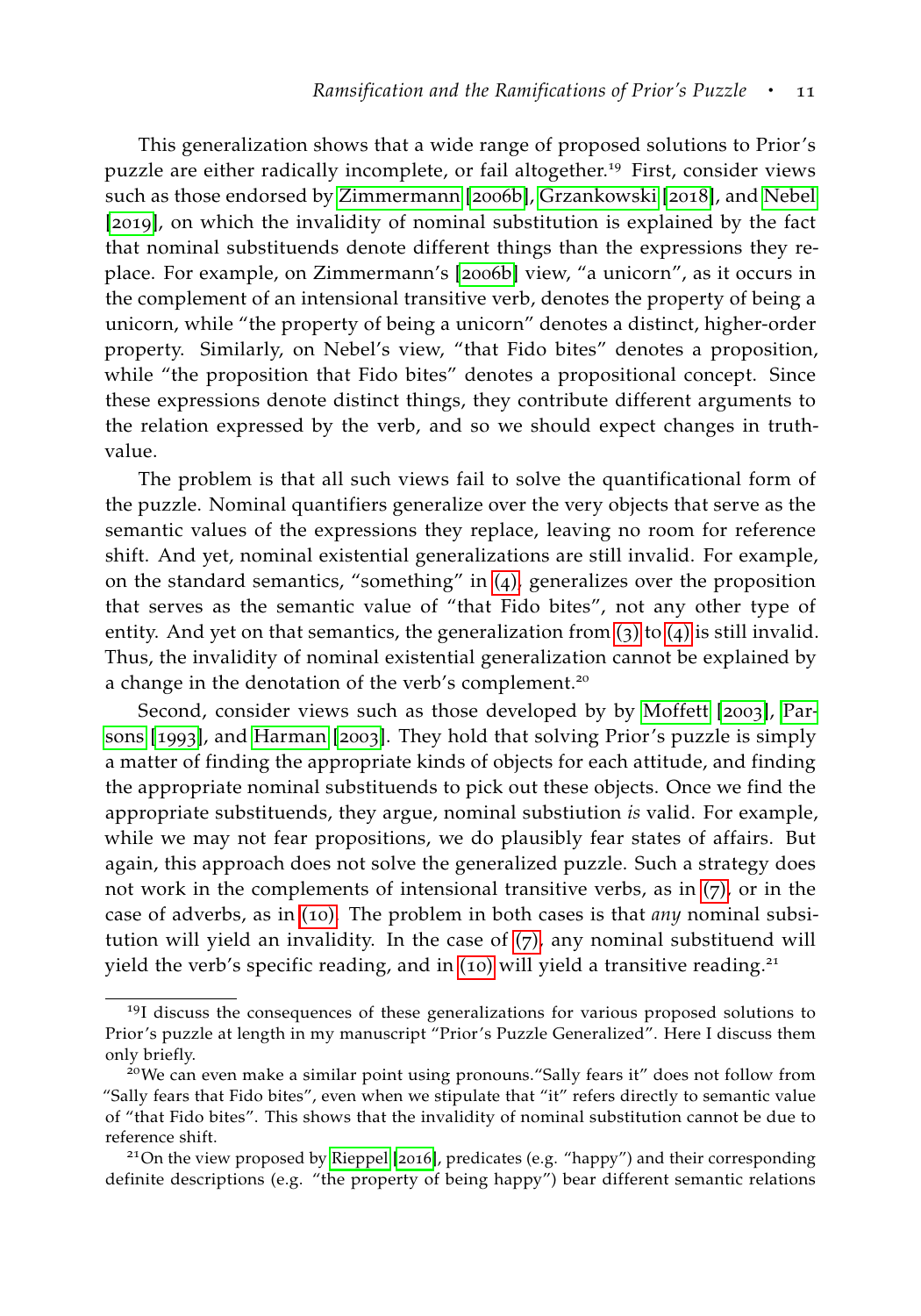#### <sup>12</sup> · *Justin D'Ambrosio*

The failure of these approaches to Prior's puzzle pushes us toward a view on which the source of the invalidity, in both the substitutional and quantificational cases, is a change in the denotation of the verb, rather than in the denotation of the verb's complement. Views of this sort are endorsed by [King](#page-30-9) [[2002](#page-30-9)] and [Forbes](#page-29-7) [[2018](#page-29-7)]; as we will see below, I think this is the correct approach. However, King's view—which was devised to solve the problem occasioned by nominal substitution for *that*-clauses—cannot readily be extended to solve the generalized puzzle. By contrast, and as I will show below, Forbes' view can be so extended.<sup>22</sup> In section 6 develop the beginnings of a solution to the generalized puzzle that builds on Forbes's view.

## **4. Quantificational Prior's Puzzle undermines Ramsification**

#### *4.1. The Problem, Illustrated*

In order to see the problem that the generalized form of Prior's puzzle poses for Ramsification, suppose that our theory has a postulate consisting of one sentence: "Sally feels emotional", and for the moment, suppose that "emotional" is its sole *T*-term.<sup>23</sup> In that case, the Ramsey sentence for the theory is:

(30)  $\exists x_t$ (Sally feels  $x_t$ ).<sup>24</sup>

The problem is that our theory does not entail its Ramsey sentence. The standard semantics for the existential quantifier yields that (30) is true iff

(31) There is some  $a \in D_t$  such that Sally feels *a*.

But clearly, (31) can be false even while "Sally feels emotional" is true; replacing "emotional" with a nominal variable and binding the variable with an existential quantifier changes the meaning of the verb "feels".<sup>25</sup> In (31) "feels" is a transitive verb, whereas in "Sally feels emotional", "feels" is not—depending on one's

<sup>25</sup>I discuss the possibility of providing the quantifier with non-nominal semantics in §5.4.

to one and the same denotation. These different semantic relations trigger different semantic clauses employed in specifying the truth-conditions of sentences in which they occur. But as I will discuss in §5, this approach does not generalize beyond predicative positions.

 $22$ In the manuscript mentioned above, I also show that Forbes' view avoids the objections to King's view raised by [Nebel](#page-30-7) [[2019](#page-30-7)].

<sup>23</sup>Here I make use of a simple example merely for the purposes of illustration; clearly, the theories Lewis proposed to Ramsify were highly complex.

<sup>24</sup>Here I provide the variable *x* with a schematic type assignment *t* to emphasize that the quantificational version of Prior's puzzle arises no matter what type of variables we use, so long as we provide the quantifiers that bind those variables with a nominal semantics. Further, keeping the type assignment schematic allows me to remain neutral on exactly how to type the expressions that such variables replace—different compositional semantic theories disagree about how to type these expressions.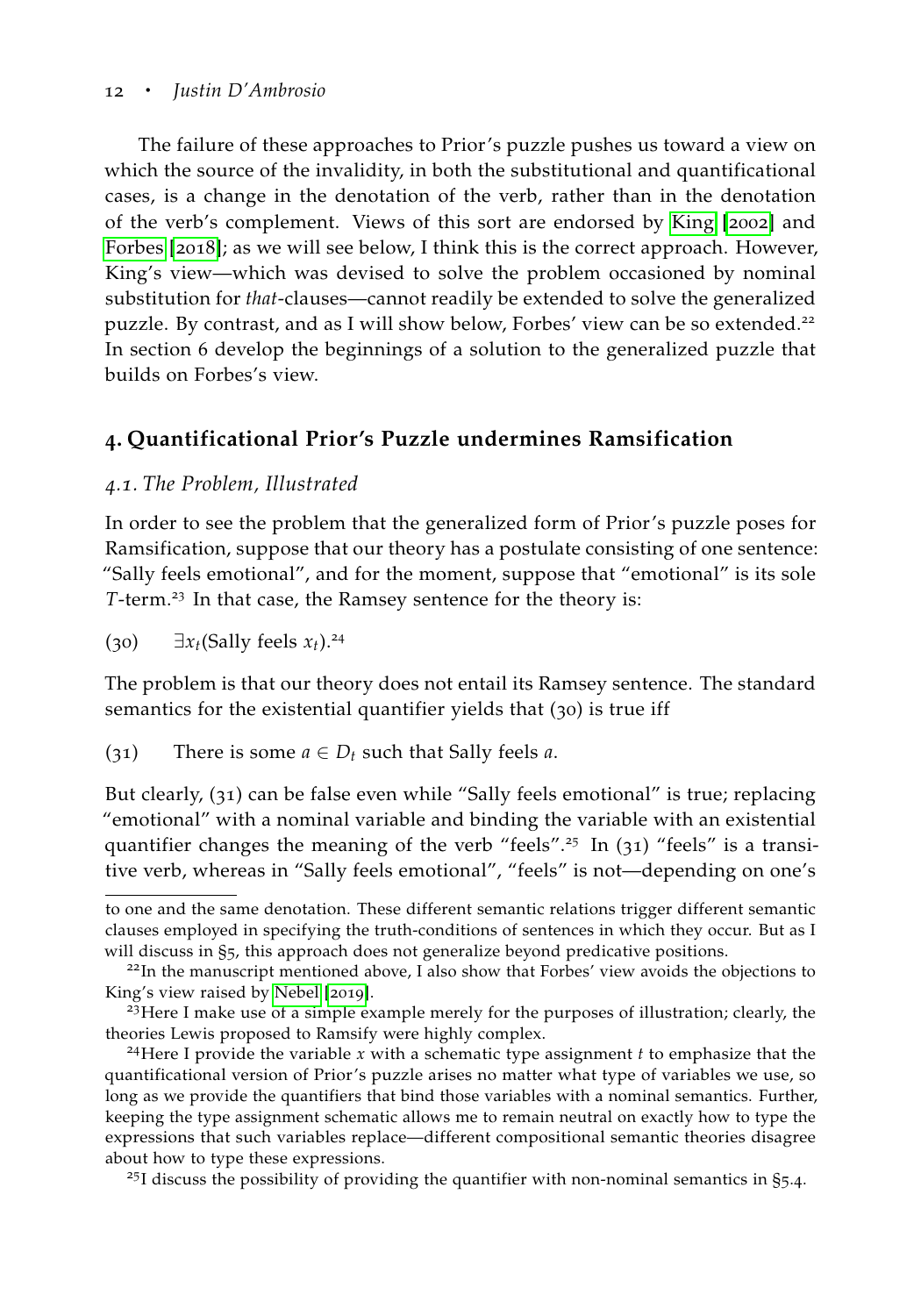preferred semantics, it is either intransitive or copular. As a consequence, the Ramsey sentence in (31) is the Ramsey sentence of the *wrong theory*, and does not even provide a correct *partial* interpretation of the theory's *T*-term.

Now consider the Carnap sentence for the theory:

(32) ∃*x<sup>t</sup>* (Sally feels *xt*) ⊃ Sally feels emotional.

In (32), the main verb used in the antecedent of the conditional has a different argument structure from the one used in the consequent—one is transitive and one is not. This shows that (32) can be false: supposing that "emotional" denotes a property, Sally can feel a property without feeling emotional. Ordinarily, the Carnap sentence is taken to be *analytic*, because it serves as a meaning postulate that partially interprets the theory's *T*-terms. But that fact that it is not only not analytic, but plausibly false, shows that it provides the wrong interpretation for the theory's *T*-term, "emotional".

The same problem arises for Lewis's modified Ramsey and Carnap sentences, and his explicit definition of theoretical terms given in terms of them. The unique realization sentence for this theory,

$$
\exists y_1 \ldots y_n \forall x_1 \ldots x_n (\top [x_1 \ldots x_n] \leftrightarrow (y_1 = x_1 \& \ldots \& y_n = x_n)),
$$

says that the theory is uniquely realized. But the problem is that this sentence is not a consequence of the postulate, even if we assume that the *T*-terms,  $\tau_1 \ldots \tau_n$ are non-empty. For in removing these terms from the postulate and replacing them with nominally quantified variables, we change the meanings of the other expressions in the postulate so that the modified Ramsey sentence is no longer its consequence—it is the unique realization sentence of the wrong theory. Further, the same argument as above shows that the Carnap sentence for the theory, modified in order to claim that the *T*-terms denote only if the theory is uniquely realized, is not only not analytic, but plausibly false, and so is not suitable to interpret the theory's *T*-term.

Finally, consider Lewis's explicit definition of *T*-terms:

$$
\tau_n = \eta_n \exists y_1 \ldots y_{n-1} \forall x_1 \ldots x_n (\top [x_1 \ldots x_n] \leftrightarrow (y_1 = x_1 \& \ldots \& y_n = x_n))
$$

In the case of our toy theory, this allows us to define "emotional" as follows:

(33) **emotional** = 
$$
ry_1 \forall x_1
$$
 (Sally feels  $x_1$ )  $\leftrightarrow$  ( $y_1 = x_1$ ).

The problem is that this definition forces "felt" to have its transitive reading, and so defines the property of being emotional as the unique thing felt—clearly the wrong definition.

It is important that this problem does not just show that Ramsification yields the wrong definitions for terms in non-nominal verbal complements, although it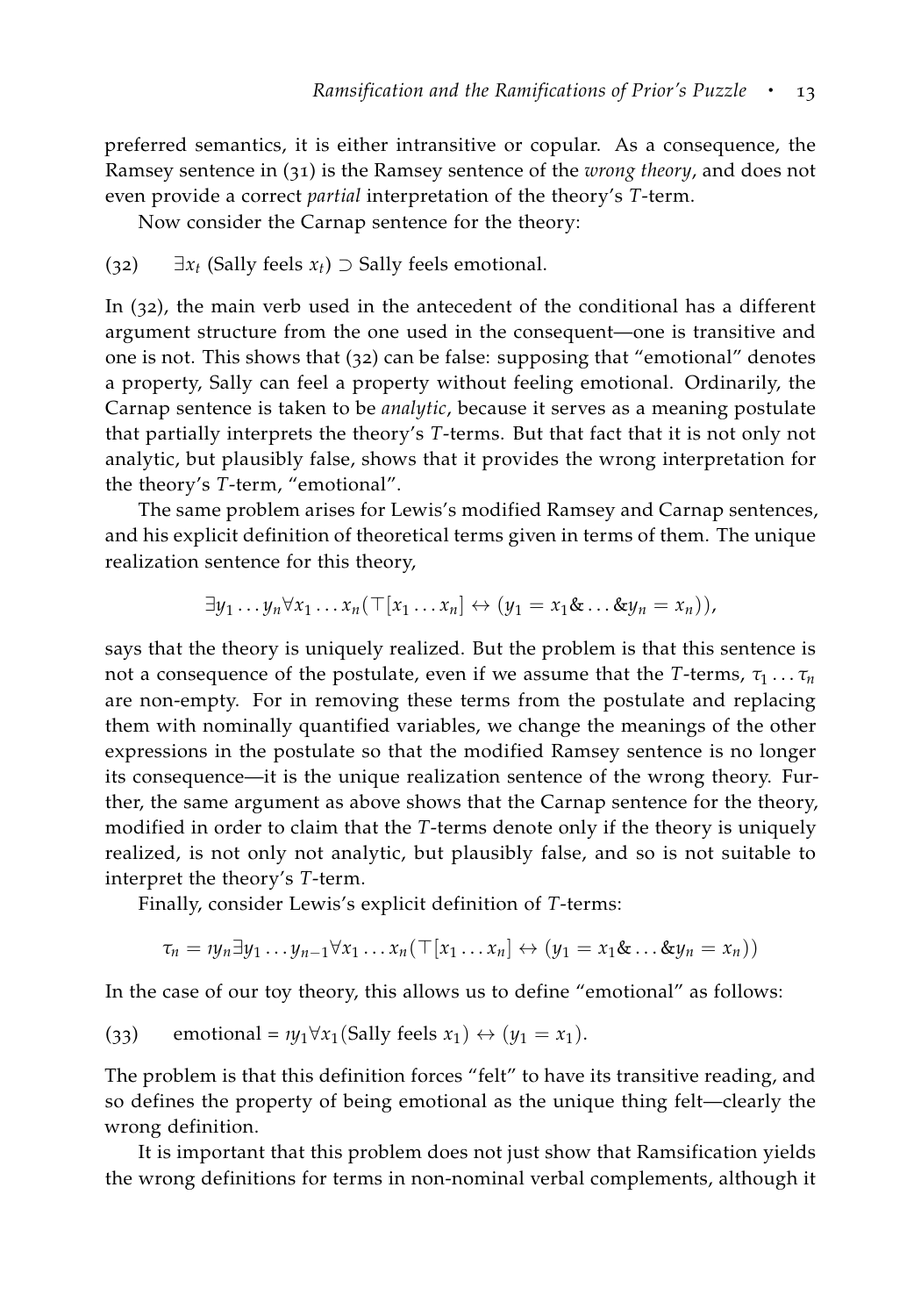does do that. Rather, it yields the wrong meaning for the verbs themselves: it forces the verb to take on a transitive reading. To see this, suppose that we not only treat "emotional" as a *T*-term, but also treat "feels" as a *T*-term. In that case, we would define "feel" as follows:

(34) feels = 
$$
ny_1 \exists y_2 \forall x_1, x_2((Sally x_1 x_2) \leftrightarrow (y_1 = x_1 \& y_2 = x_2)).
$$

In this case, treating both "emotional" and "feels" as names forces "feels" to take on its transitive reading, and so yields the definition that "feeling" is the unique relation that Sally bears to a property—the property of being emotional. But since the Ramsey sentence is not a logical consequence of the postulate, this again yields the wrong definition. In it, "feels" has the structure of a binary relation between a person and a property. Logically, Sally can feel emotional without standing in such a relation—she does not need to feel anything in order to feel a particular way.<sup>26</sup> Thus, Ramsification not only yields the wrong definition of *T*-terms in verbs with non-nominal complements, it also yields the wrong definitions of the verbs themselves.

<span id="page-13-1"></span>Now we turn to the case of ungrammaticality. Suppose that we have a theory whose sole sentence is  $(35)$ :

(35) Bill resembles a stockbroker,

and that "stockbroker" is the theory's sole *T*-term. Suppose further that we are considering this sentence on its notional reading: we are considering the case where Bill resembles a stockbroker, but not a particular one. In this case, the Ramsey sentence for our theory is (36):

<span id="page-13-0"></span>(36)  $\exists x_t$ (Bill resembles a  $x_t$ ).

But if (36) involves nominal quantification, then (36) is ungrammatical. Making use of a nominal semantics for the quantifier assimilates the position in which  $x_t$  occurs to a position in which a name can occur. But treating the position this way yields nonsense, as we can see if we substitute names for the bound variable in (35):

- (37) a. <sup>∗</sup>Bill resembles a the property of being a stockbroker.
	- b. <sup>∗</sup>Bill resembles a Bob.

Both of these sentences are obviously ungrammatical. But if the Ramsey sentence for our theory is ungrammatical, so too is its Carnap sentence:

 $26$ While it may be true, metaphysically speaking, that in order to feel emotional, Sally must bear some binary relation or other to the property of being emotional, this is not a matter of logic. In order to secure this such an entailment we would need to invoke a meaning postulate. For further discussion, see §5.3.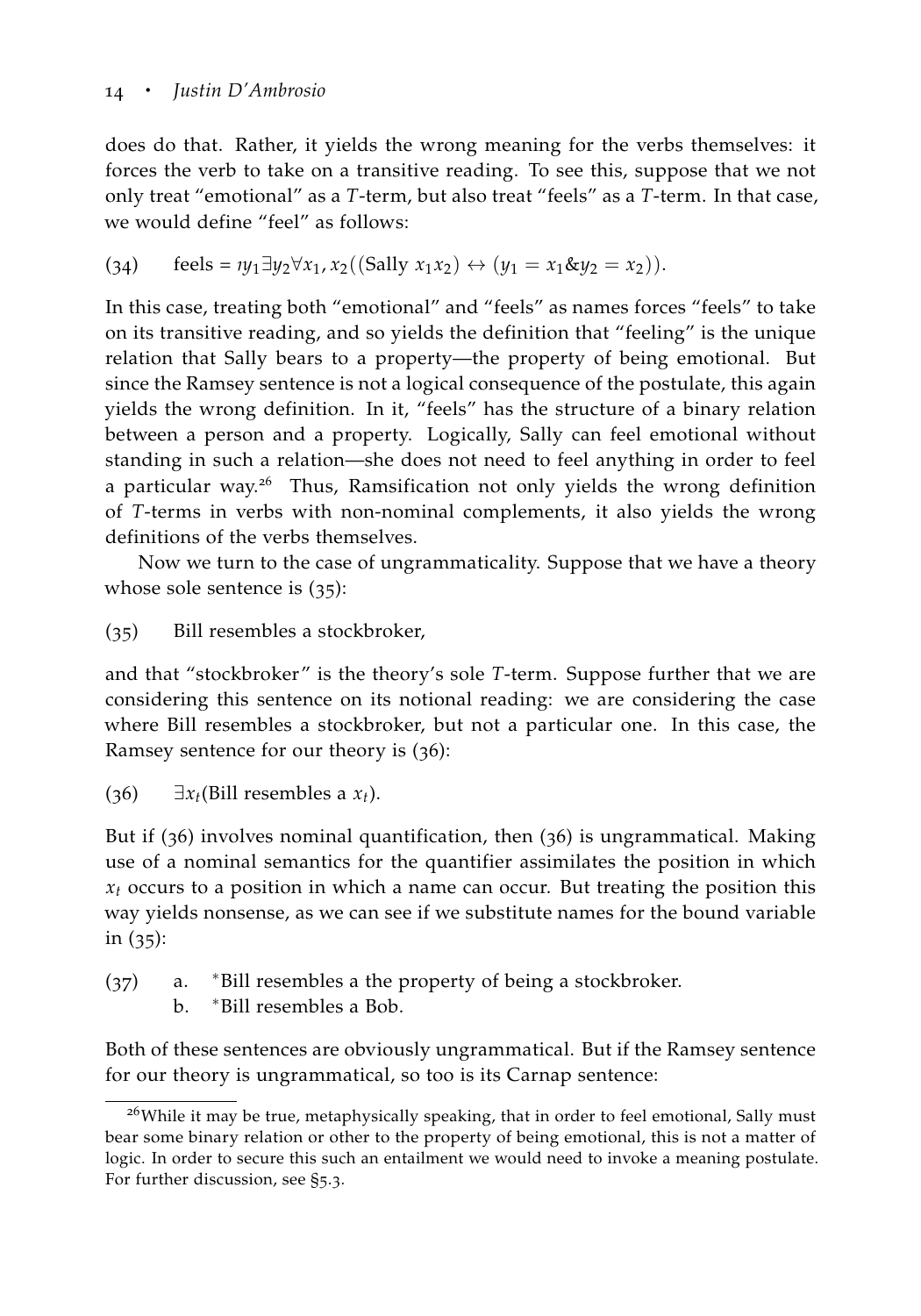(38) ∃*xt*(Bill resembles a *xt*) ⊃ Bill resembles a stockbroker.

The same holds for both the unique realization sentence and the Lewis's modified Carnap sentence: nominal quantification renders both ungrammatical.

Two ways of avoiding such absurdity immediately come to mind. First, we might try reformulating ([36](#page-13-0)) as in (39):

(39)  $\exists x_e$ (Bill resembles  $x_e$  &  $x_e$  is a stockbroker).

But this is clearly not a good paraphrase of  $(35)$  $(35)$  $(35)$ — $(39)$  requires there to be a particular, existent stockbroker whom Bill resembles, while, as we said above, the notional reading of *d* does not require either. Alternatively, we might treat "a stockbroker" as a name of its semantic value (either a property or a generalized quantifier), and then quantify into the position it occupies as in (40):

(40) a. Bill resembles a stockbroker. **b.** ∃ $x_t$ (Bill resembles  $x_t$ ).

Unlike the previous approach, (40-b) is grammatical. The problem is that, on the assumption that "a stockbroker" is a name of either a property or a generalized quantifier, (40-b) does not follow from (40-a); it does not follow from the fact that Bill resembles a stockbroker that there is some abstract object that he resembles. Thus, this response is no response at all—it takes us from one form of quantificational Prior's puzzle to another.

Moreover, the problems of invalidity and the problem of ungrammaticality are extremely general; they do not just occur on the fringes of our theories. Rather, they occur in a wide range of sentences that are prime candidates for Ramsification. First, the problems arise when we replace the complements of many propositional attitudes with nominally quantified variables. Such quantification is important for the Ramsifier, because generalizations over the content clauses of propositional attitudes play a key role in providing definitions of mental state terms. For instance, generalizations involving "believe" and "desire" play a key role in psychological theories, and so play a key role in defining "belief" and "desire". Consider a generalization such as the following:

(41) If  $\exists x_p$  and agent *a* desires  $x_p$ , and *a* believes that if *a*  $\phi$ s then  $x_p$  will be true, then, other things equal, *a* forms intention to *φ*.

The problem is that nominal existential generalization over the *that*-clause in the complement of "desires" yields the wrong argument structure for the verb. As a consequence, whenever such generalizations figure into a theory's Ramsey sentence, the resulting definitions will be incorrect. Similar problems arise for verbs whose complements denote questions as opposed to propositions.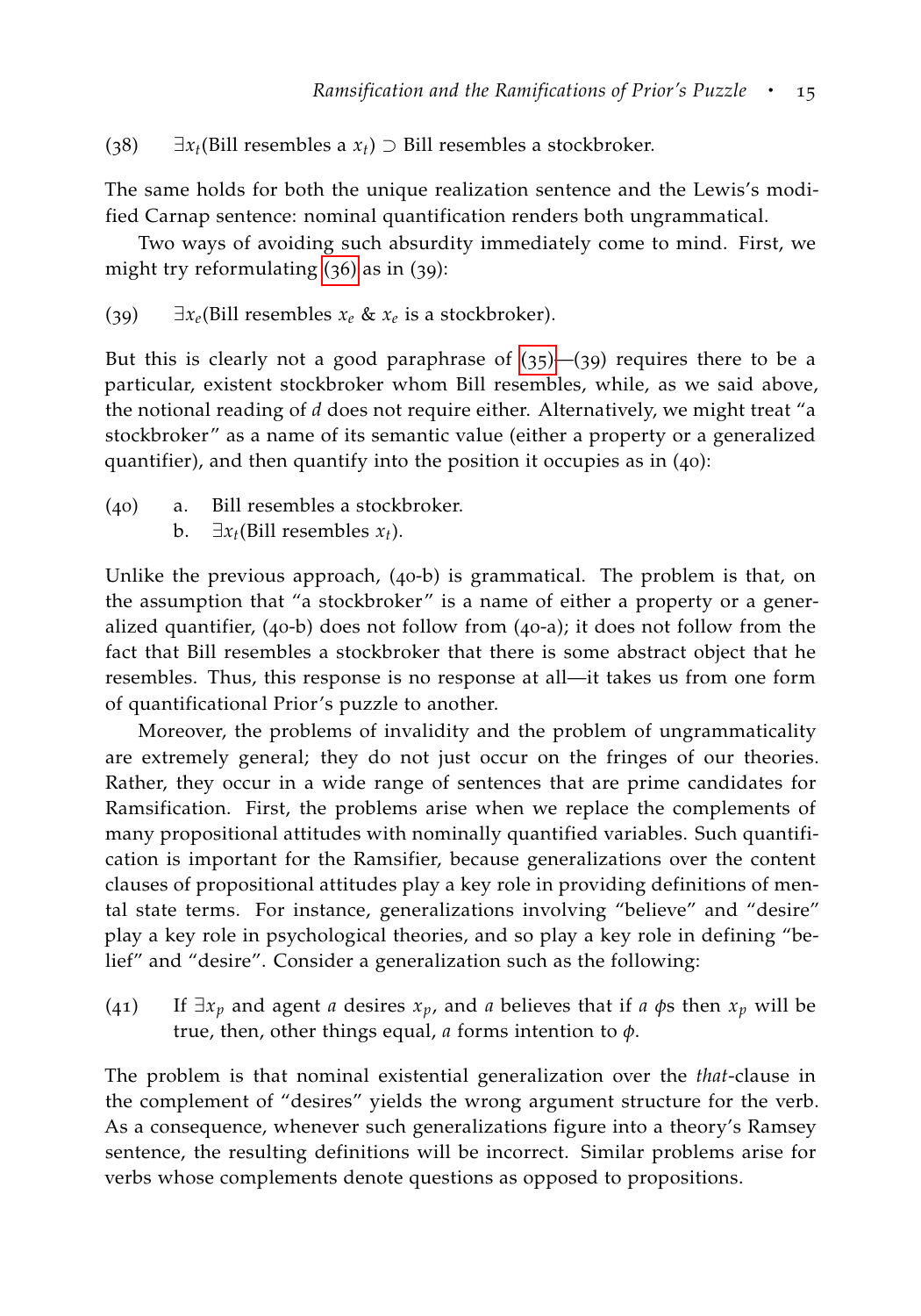The problems also arise for all intensional transitive verbs; consider two further examples:

- (42) a. Maxwell seeks a perfect gas. b.  $* \exists x_{\langle e,t \rangle}$  (Maxwell seeks a  $x_{\langle e,t \rangle}$ ). c.  $\exists x_{\langle e,t \rangle}$  (Maxwell seeks  $x_{\langle e,t \rangle}$ ).
- (43) a. The program simulated a catastrophic selloff. b.  $* \exists x_{\langle e,t \rangle}$ (the program simulated a  $x_{\langle e,t \rangle}$  selloff). c.  $\exists x_{\langle e,t \rangle}$  (the program simulated  $x_{\langle e,t \rangle}$ ).

Just as above, if we treat "perfect" and "catastrophic" as theoretical terms, the resulting Ramsey sentences—(42-b) and (43-b)—will be ungrammatical. If instead we treat the entire complement as, for instance, the name of a property, and replace it with an existentially quantified nominal variable to form our Ramsey sentencee, then we get an invalidity.

Finally, the problem of invalidity occurs with copular verbs and their predicative complements, as in (44), in adverbial positions, as in (45), and in the positions of adjunct predicates, as in ([46](#page-15-0)).

<span id="page-15-3"></span><span id="page-15-2"></span><span id="page-15-1"></span>(44) a. John became diabetic. b.  $\exists x_{\langle e,t\rangle}$ (John became  $x_{\langle e,t\rangle}$ ). c. There is some  $a \in D_{\langle e,t \rangle}$  such that John became *a*. (45) a. The child learned rapidly. b.  $\exists x_{\langle\langle e,t\rangle,\langle e,t\rangle\rangle}$ (the child learned  $x_{\langle\langle e,t\rangle,\langle e,t\rangle\rangle}$ ). c. There is some  $a \in D_{\langle e, t \rangle, \langle e, t \rangle}$  such that the child learned *a*. (46) a. The fumes smell poisonous. b.  $\exists x_{\langle e,t\rangle}$ (the fumes smell  $x_{\langle e,t\rangle}$ ). c. There is some  $a \in D_{\langle e,t \rangle}$  such that the fumes smell *a*.

<span id="page-15-0"></span>If we treat "diabetic", "rapidly", and "poisonous" as theoretical terms, the resulting Ramsey sentences are given by (44[-b\)-](#page-15-1)(46-b), respectively. The truth conditions of those sentences are then given by  $(44-c)-(46-c)$  $(44-c)-(46-c)$  $(44-c)-(46-c)$ . But clearly, these sentences can be false even when  $(44-a)-(46-a)$  $(44-a)-(46-a)$  $(44-a)-(46-a)$  are true, and so, as above, the definitions given in terms of (44[-b\)-](#page-15-1)(45-b) will be incorrect. Further, were we to try to Ramsify the verbs "become", "learn", and "smell", the resulting definitions would likewise be incorrect. Thus it appears that any time the Ramsifier attempts to define a term in a non-nominal position, define a verb whose complement is non-nominal, or Ramsify a verb and its modifier simultaneously, she will encounter Prior's puzzle, provide the wrong definitions.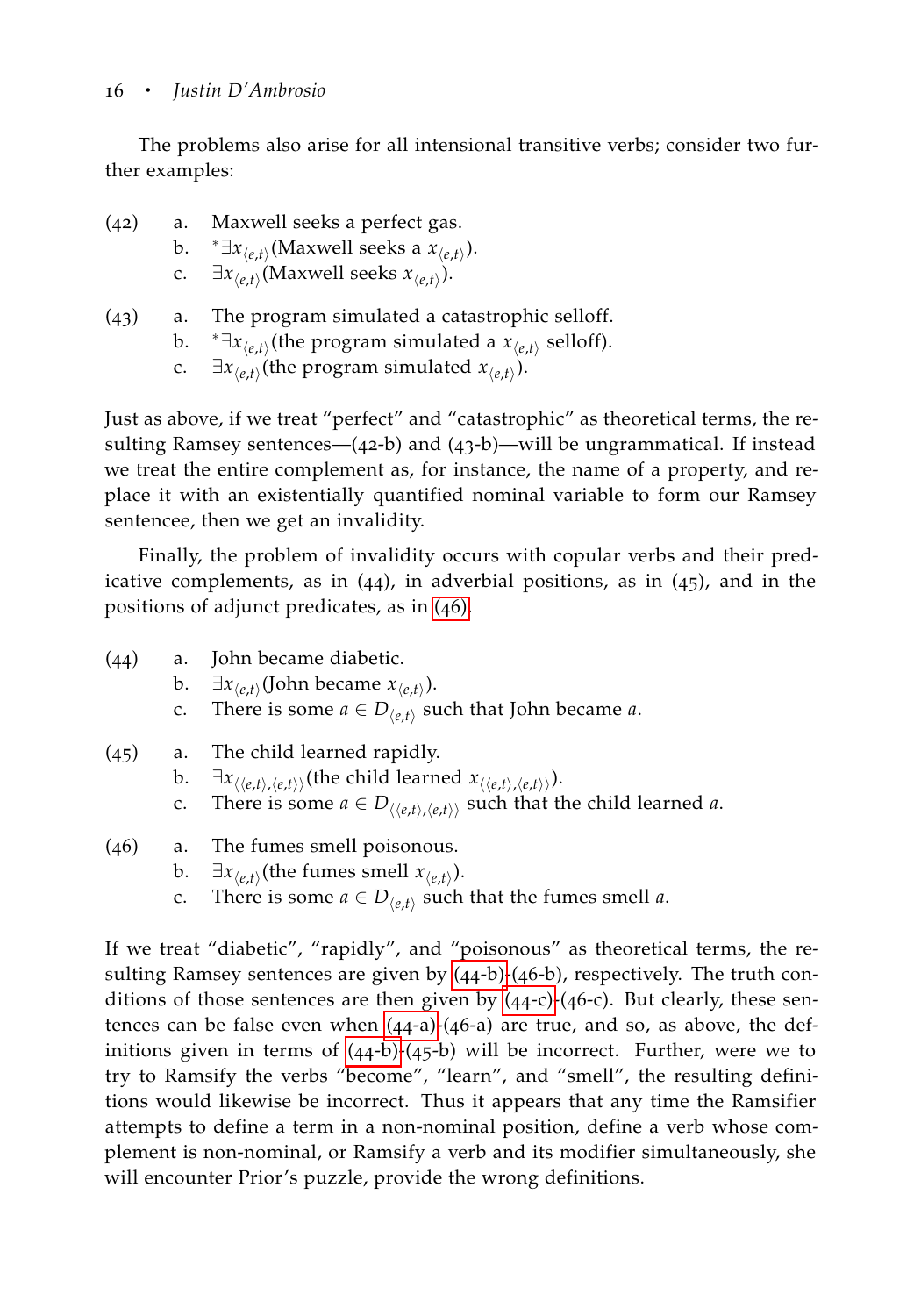### **5. Responses**

Ideally, a solution to the problem for Ramsification would come in the form of a solution to the generalized form of Prior's puzzle. But as we saw above, most of the existing approaches to Prior's puzzle fail to solve the generalized puzzle, and it is just this puzzle that threatens Ramsification. In what follows, I briefly discuss two approaches to saving Ramsification without addressing Prior's puzzle, and find them inadequate. I then discuss three potential solutions to Prior's puzzle, and argue that one has significant advantages over the others.

#### *5.1. Response 1: Exclusion*

The first response is to simply ban expressions for which these puzzles arise from the theories that we intend to Ramsify. We could, for instance, exclude all attitude verbs for which the puzzle arises from the theories we intend to Ramsify, and refrain from ever treating adverbs, adjunct predicates, or predicative adjectives as theoretical terms. But this approach deprives Ramsification of much of its appeal. This is particularly obvious in the case of psychological theories. Any adequate psychological theory will employ a wide range of intensional locutions—including verbs like "fears", "hopes", and "feels". Adopting this approach and excluding such verbs would prevent us from Ramsifying anything like a genuine psychological theory. $27$ 

#### *5.2. Response 2: Tolerance*

The second response is to hold that Ramsification is perfectly safe as long as we allow for imperfect realization, and are tolerant of some small amount of falsehood. Imperfect realization would allow for some small amount of imprecision in our functional definitions. But the problem is that the mistaken definitions yielded by Ramsification are not the result of imprecision, and cannot be remedied by allowing for imperfect realization. Rather, they are glaringly untrue they are often *category mistakes*. This is not the kind of problem that can be remedied by allowing for imperfect realization, or looking for a nearby realization, as Lewis suggests.

<sup>27</sup>Lewis himself thought that we could formulate psychological theories with just two attitude verbs: "believes" and "desires". But the idea that every psychological verb can be given some analysis in terms of "believes" and "desires" is highly implausible, and has been largely discarded. How, for instance, could we analyze states of imagination, perception, or intention in terms of belief and desire? For arguments that such analyses are not feasible, see [Ben-Yami](#page-29-9) [[1997](#page-29-9)], [Crane](#page-29-10) [[2009](#page-29-10), [2001](#page-29-11)], [Grzankowski](#page-29-12) [[2015](#page-29-12)], [Merricks](#page-30-16) [[2009](#page-30-16)]. But even if Lewis were right, Prior's puzzle arises for "desire" anyway, which prevents us from using generalizations about what agents desire in our psychological theories.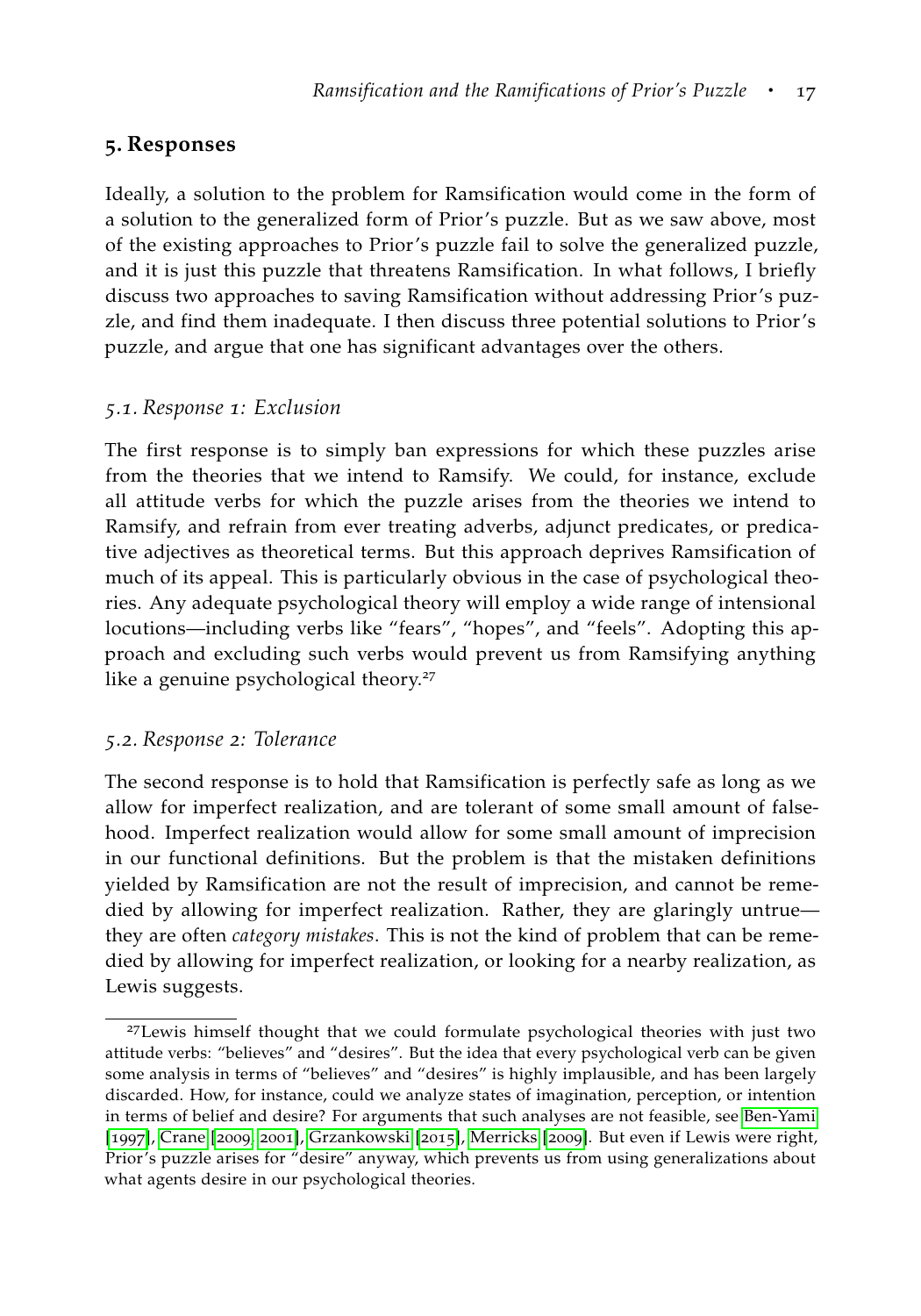### *5.3. Response 3: Different Verbs in the Metalanguage?*

A more plausible approach comes in the form of an objection, and potential solution to, the quantificational puzzle.<sup>28</sup> Consider again sentences (6[\)](#page-5-1) and ([23](#page-8-4)), which specify the truth-conditions of nominal quantification over *that*-clauses:

- (6) There is some  $a \in D_p$  such that Sally fears *a*.
- (23) There is some  $a \in D_p$  such that Sally hopes *a*.

In both cases, I have, in effect, carried the English verbs into the semantic representation language, presuming that there is a direct translation—I have treated English as part of our semantic metalanguage. But one might reasonably ask whether this is legitimate. For example, a full formalization of [\(](#page-5-1)6) would look as follows:

(47) There is some  $a \in D_p$  such that  $fear'(sally', a)$ .

In (47), instead of there being some proposition that Sally fears, there is now some proposition that Sally *fear's*. One might argue that since *fear'* is not the same verb as the English "fears", there is no puzzle at all. It is perfectly fine, in the semantic representation language, for Sally to *fear'* a proposition.

But this is to overlook an important fact about the relationship between "fear" and *fear'*: the latter is the conventional meaning of the former. Put slightly differently, our semantic theory says that "fears" means *fear'*, and interprets the latter as a relation that holds between subjects and propositions. Given this, we can offer the following argument. Suppose that there is some  $a \in D_p$  such that *fear'*(sally', a). The relation *fear'* is what is denoted or meant by "fears". Therefore, there is some  $a \in D_p$  such that Sally fears *a*. But this is just (6[\),](#page-5-1) which is the source of the quantificational puzzle.

But perhaps this is not the end of the story. Beyond simply translating English lexical items into the metalanguage, semanticists often go on to provide "lexical analyses" of the denotations the English words so translated, or to say that such analyses can be provided by philosophers (or other relevant experts). Given that *fear'* and *hope'* are interpreted as relations between agents and propositions, such lexical analyses spell out what it is to *fear'* or *hope'* a proposition. One might hope that such analyses could be used to solve the problems of invalidity and grammaticality.<sup>29</sup> For example, we might try to analyze 'fear' as

<sup>28</sup>I am grateful to two anonymous referees for *Noûs* for raising this objection, albeit in two very different ways.

<sup>&</sup>lt;sup>29</sup>The locus classicus of this strategy is [Hintikka](#page-30-17)  $[1962, 1969]$  $[1962, 1969]$  $[1962, 1969]$  $[1962, 1969]$  $[1962, 1969]$ , who provides such analyses of "knows" and "perceives", but see also [Zimmermann](#page-31-3) [[2006](#page-31-3)a], [Richard](#page-31-9) [[2013](#page-31-9)], and [Grzankowski](#page-29-8) [[2018](#page-29-8)]. Grzankowski spells out this strategy most clearly. On his view, a semantic theory does not tell us almost anything about the nature of fearing—it simply interprets "fears" as some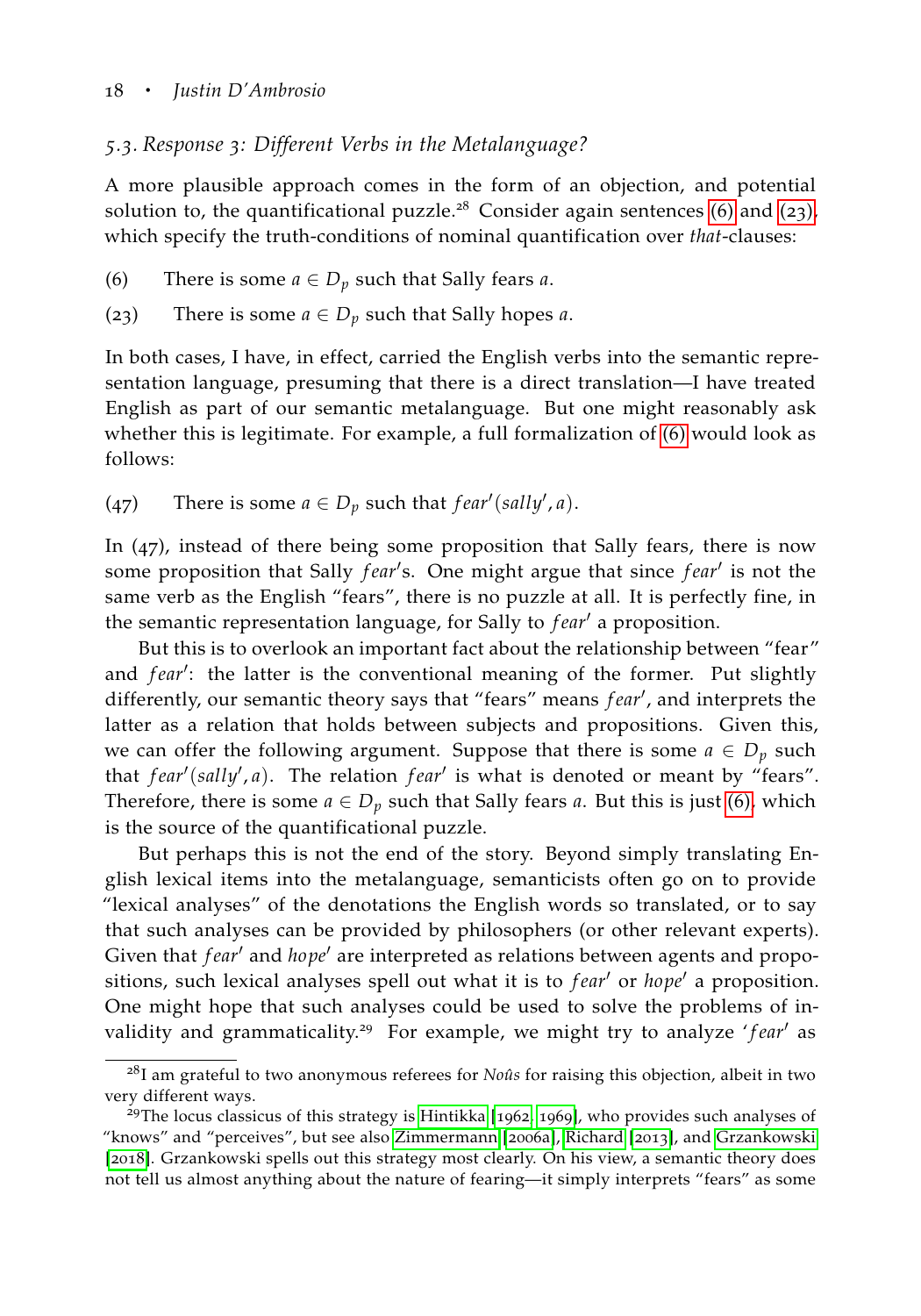follows:

 $(fear'(sally', p)]$  iff Sally is in a state of fearing whose content is  $p$ .

Or we might try any number of other analyses; we might, to adapt a suggestion from [Hintikka](#page-30-17) [[1962](#page-30-17)], analyze *fear'* as a relation that holds between a subject and a proposition iff in every world where the subject's fears are realized, the proposition is true.<sup>30</sup>

But there are two reasons that this strategy will not solve the generalized form of Prior's puzzle. The first is the same worry raised above: if the meaning of "fears" is, via analysis, "x is in a state of fearing whose content is p", then we can legitimately say that there is some proposition such that *x* fears it. In other words, just because we can provide a lexical analysis of "fears" does not make it false that agents fear propositions. Such analyses may explain what it is to fear propositions, and in so doing, make fearing propositions less mysterious, but they do not solve the problem, which is that agents, in general, do not fear propositions.<sup>31</sup> Second, this strategy does not extend to our other examples; for instance, it is not plausible for cases of adverbial modification such as ([28](#page-9-4)), since it is not plausible that "sleep" requires a lexical analysis into other terms.

#### *5.4. Response 4: Non-Nominal Resistance*

The quantificational form of Prior's puzzle arises from treating variables—of whatever type—as nominal variables, and providing a semantics for quantifiers that bind them using first-order quantification in the metalanguage. The third response to the problem presented by Prior's puzzle is to allow for genuinely nonnominal higher-order quantification. On this proposal, expressions of different semantic types—predicates, quantifiers, and various kinds of verbal complements—

relationship or other that holds between a subject and a proposition, where the nature of this relationship to be spelled out by, for instance, philosophers of mind.

 $30$ Here it is instructive to return to the view proposed by [Rieppel](#page-31-6) [[2016](#page-31-6)]. If we were to try to extend Rieppel's view to the complements of attitude verbs, his view would encourage us to say that while *that*-clauses and their corresponding propositional descriptions denote the same things—propositions—they bear different relations to those propositions. But how does this difference yield a difference in truth-conditions? Here Rieppel would need to either provide a different analysis of the verb, or provide some very complicated semantic rule governing how the verb combines with the proposition. Thus, in effect, his view collapses into the view I have been discussing.

 $31$ In addressing the puzzle as it arises for intensional transitive verbs such as "seeks", [Forbes](#page-29-13) [[2006](#page-29-13), p. 84] calls such analyses "philosophical glosses". This terminology is echoed by [Grzankowski](#page-29-8) [[2018](#page-29-8), p. 136]. But the key point is that adding a philosophical gloss to the proposal that we fear propositions or seek properties does not alleviate the problem, which is that we do not fear or seek such entities at all. To put the point slightly differently, however the relations of fearing or seeking get spelled out, the result will simply give us an account of *what it is to fear* or *what it is to seek*, and so the problem will reemerge.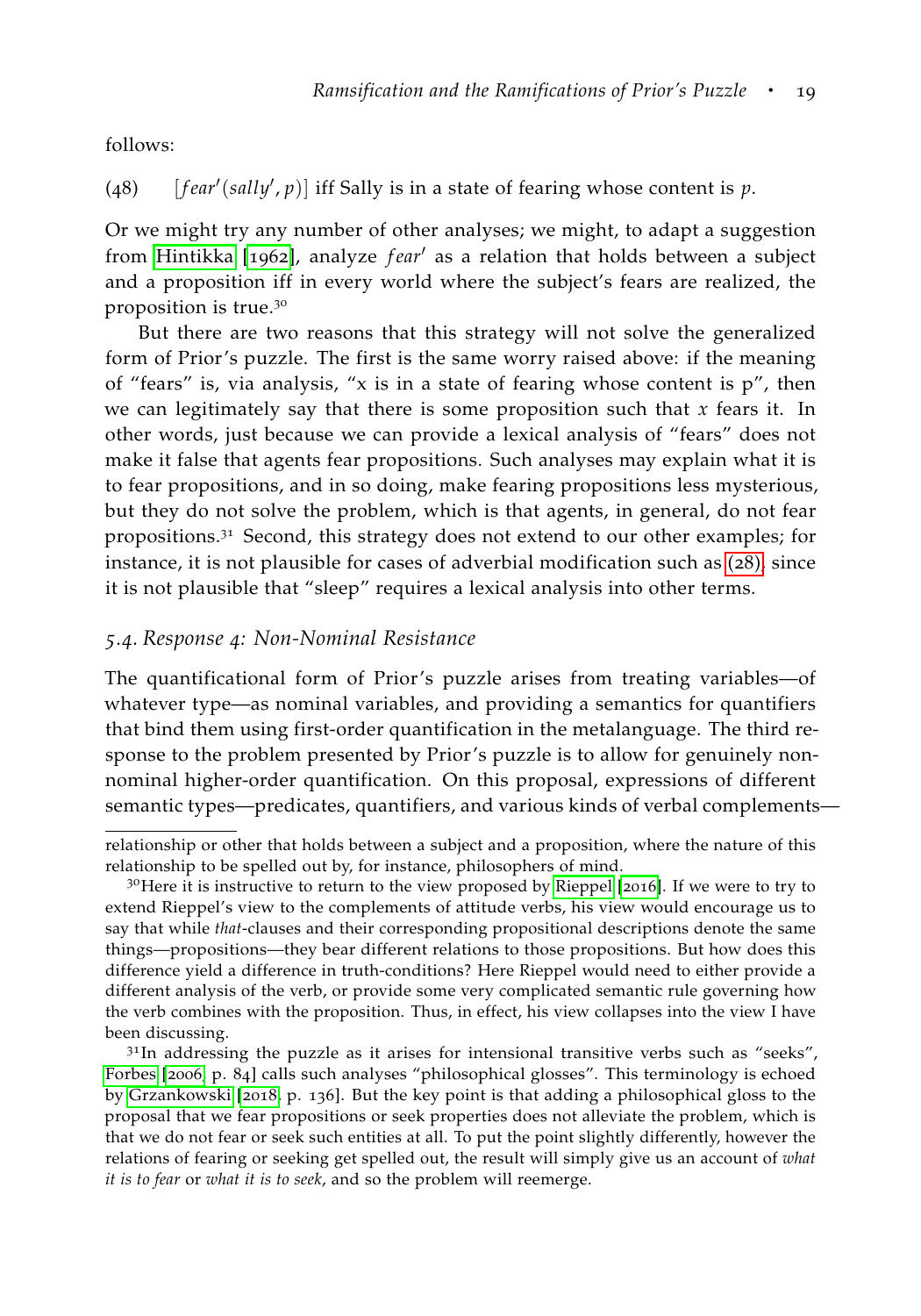do not serve to name their semantic values, but rather have different semantic functions; predicates predicate, quantifiers quantify, *etc*. In order to validly quantify over expressions with these functions, we then need a theory of non-nominal quantification—one that does not interpret such quantifiers as binding variables that range over subsets of the first-order domain.

There are at least two approaches of this sort, one due to [Rosefeldt](#page-31-10) [[2008](#page-31-10)], and the other due to [Williamson](#page-31-4) [[2013](#page-31-4)]. Rosefeldt proposes that we modify the standard clause for the existential quantifier. In order to modify this clause, we first consider an interpretation *I*—a function from the expressions of our language into a model.<sup>32</sup> Rosefeldt then defines what he calls  $\alpha_a$ -variant of an interpretation *I*. According to Rosefeldt, if  $\alpha_a$  is a constant symbol of syntactic type *a* in a language *L*, then

(49) an interpretation  $I^*$  is an  $\alpha_a$ -variant of *I* iff  $I^*$  differs only in which element of  $D_a$  it assigns to  $\alpha_a$ .

He then gives the truth-conditions for the existential quantifier as follows:

(50) If *φ* is of the form  $\Box$ *χa* $ψ$ <sup> $¬$ </sup> then *φ* is true under *I* iff  $ψ[α<sub>a</sub>/χ<sub>a</sub>]$  is true under at least one *αa*-variant of *I*.

However, this proposal is not non-nominal, and ultimately occasions the same problems as the standard clause. To see this, we need to recognize that *I* is a function, and is nominal in its output or value position.<sup>33</sup> Thus, *I* assigns a value to  $\alpha_a$  from the appropriate domain by either naming such a value or by nominally quantifying over objects from that domain. But once we recognize this fact, we see that Rosefeldt's definition is equivalent to the standard clause above. In order to have a theory of non-nominal quantification, we would need an interpretation function that was non-nominal in its object position. So long as the interpretation function interprets the vocabulary of our theory by naming an expression and naming the piece of reality (or object in a model) that gets assigned to that expression, the resulting semantics will be a nominal semantics.

[Williamson](#page-31-4) [[2013](#page-31-4), Ch. 5] recognizes this fact, and acknowledges that if we make use of a nominal interpretation or assignment function, the resulting semantics will not provide the intended interpretation of our language.<sup>34</sup>

<sup>32</sup>Rosefeldt is not fully explicit about the behavior of *I*—he does not specify its domain and range. But I will assume that *I* performs roughly the same function as  $\lbrack \cdot \rbrack$  in standard compositional semantic theories, and that a sentence  $\phi$  is true under *I* iff  $I(\phi) = 1$ , where 1 is one of two truth-values in the model.

<sup>33</sup>This point would also hold if *I* were a relation, in which case *I* would take names in its second argument place.

<sup>34</sup>Williamson is not directly concerned with Prior's puzzle; he is concerned with our ability to quantify over everything, and with the general problem of adequately expressing the semantics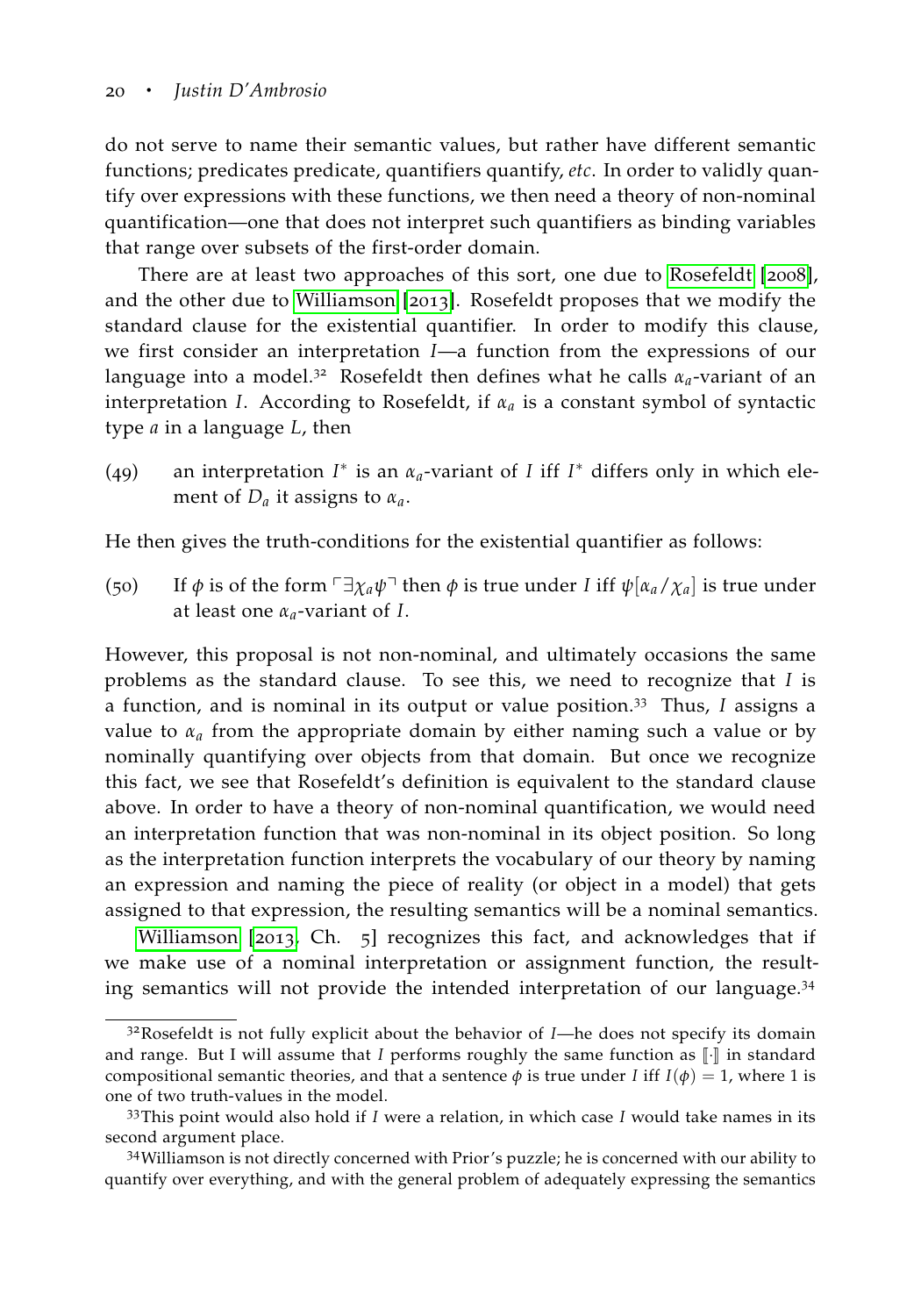Williamson's own proposal [[2013](#page-31-4), p. 237-8] is to provide a semantics for higherorder quantifiers in a language that is itself higher-order. On this view, the semantics for higher-order quantifiers makes use of those very higher-order expressions themselves, together with a higher-order function in the metalanguage that serves as both an interpretation and assignment function for expressions of all semantic types. This function*,* <u>a</u><sup>(e,λ)</sup>, is non-nominal in its second argument place, and can be used to interpret to both constants and variables of all types without naming their semantic values.<sup>35</sup> In this language, we can then specify the semantics of higher-order quantifiers in a way that is fundamentally non-nominal.

It has to be conceded: this proposal solves the quantificational form of Prior's puzzle. If we replace the clause in (5[\)—](#page-5-3)the clause that provides quantifiers with a nominal semantics—with the clause for the quantifier given by [Williamson](#page-31-4) [[2013](#page-31-4), p. 238], higher-order existential generalizations into all different grammatical positions will be valid. This is due to the fact that we can make use of higher-order "something" in spelling out the semantics of "something" itself, and likewise make use of an assignment function that can interpret expressions of all different semantic types non-nominally. Further, the existential quantifier governed by that clause can be used to formulate higher-order versions of our Ramsey and Carnap sentences. Thus, higher-order Ramsification is at least intelligible.

However, there are two facts that count against an irreducibly higher-order approach to Prior's puzzle and the problem it poses for Ramsification. The first is that the higher-order solution makes the notion of realization—the semantic relation that is central to Ramsification—mysterious. This is not due to the fact that the semantics is itself higher-order; explaining the meaning of "something" using "something" itself in the metalanguage is perfectly intelligible, since we presumably already know the meaning of "something". Rather, the mystery comes from the fact that the higher-order analogue of realization—namely, satisfaction relative to <u>a</u><sup>(e,λ)</sup>—cannot be expressed in English or any other natural language. As far as we know, there are no transitive verbs in English or in any natural language that are radically type-polymorphic in their second argument place in the way that this higher-order assignment function must be.<sup>36</sup> Thus, the semantic relation expressed by this function, which plays the role of realization, differs radically from any semantic relation with which we are familiar: reference, satisfaction, truth-of, aboutness, indication, *etc*.

Second, the higher-order solution to the substitutional form of Prior's puz-

of the object language. The quantificational puzzle falls under this last concern.

<sup>&</sup>lt;sup>35</sup>Technically,  $\underline{a}^{\langle e,\lambda\rangle}$  takes the infinite type  $\lambda$  in its second argument position, which is the limit of all finite types. In assigning a this type, Williamson intends it to be able to interpret expressions of all finite types simultaneously. In short,  $\underline{a}^{\langle e,\lambda\rangle}$  is radically type-polymorphic in its second position.

 $36$ Although see [Rieppel](#page-31-6) [[2016](#page-31-6), p. 654], and his discussion of "means".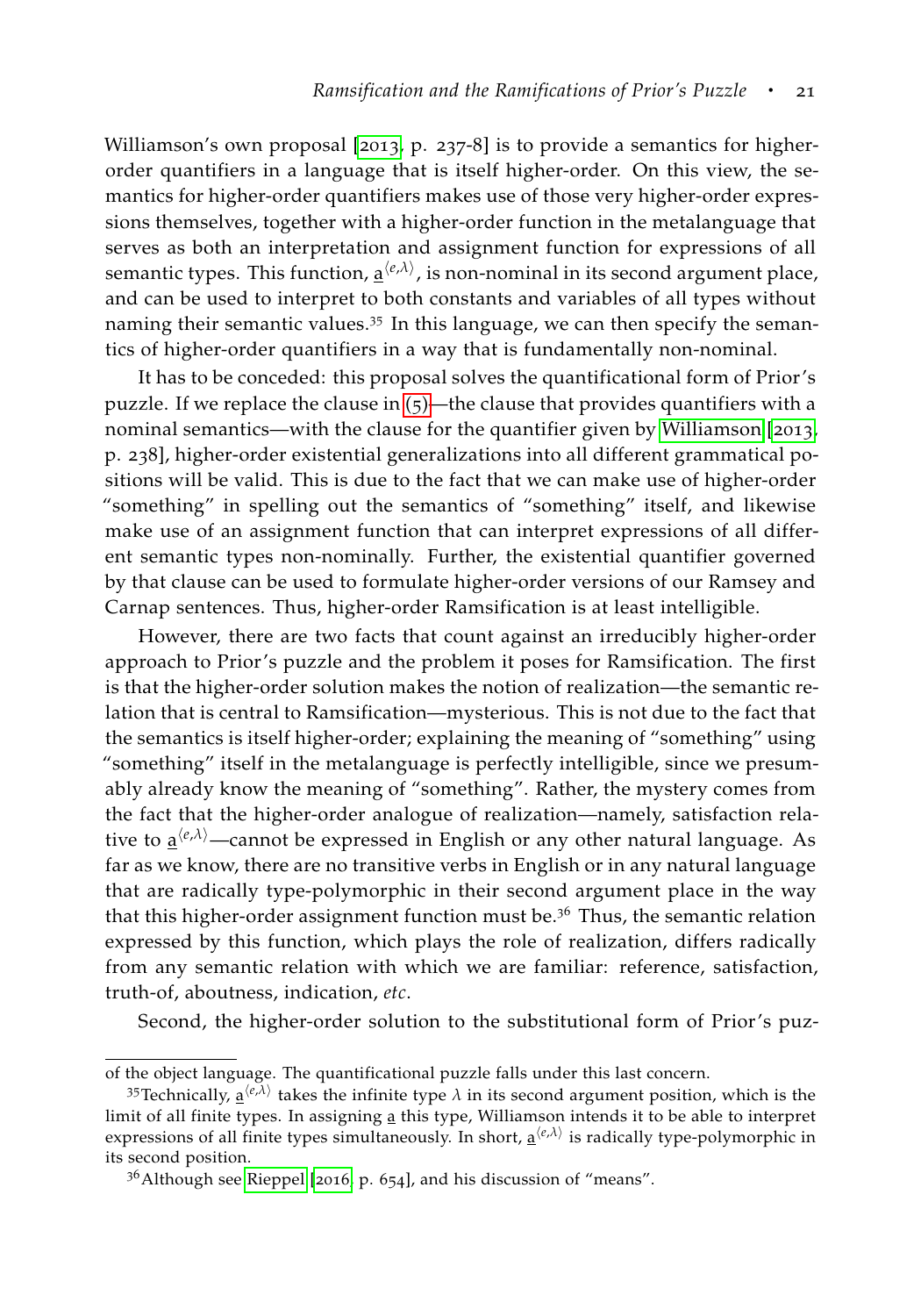zle may prove too strong. To see this, consider how the Williamsonian would approach the original substitutional form of Prior's puzzle. The higher-order solution would presumably be that expressions of different semantic types have interpretations of different types, and so cannot be substituted for one another. This ban on inter-categorial substitution is what blocks the substitution of nominal expressions for non-nominal ones, and solves the substitutional form of the puzzle. But this general prohibition against inter-categorial substitution is too strong; there are many such substitutions that are in fact truth-preserving. For instance, nominal substitution within the complements of many propositional attitudes is valid, as with "John believes that P" and "John believes the proposition that P". But the higher-order approach cannot discriminate; if one such substitution is invalid, they all are. These two facts give us reason to look elsewhere for a solution to Prior's puzzle and the problem it poses for Ramsification.

## *5.5. Response 5: Nominal Assimilation and Regimentation*

The final, and in my view most plausible response is to avoid Prior's puzzle by regimenting our theories in advance of Ramsifying them. This was, in fact, Lewis's own approach.<sup>37</sup> Lewis recognized that Ramsification requires us to treat every theoretical term as a name, and he claimed that with the proper modifications in other areas of our theory, we could do just that:

We may stipulate that our *T*-terms are names, not predicates or functors. No generality is lost, since names can purport to name entities of any kind: individuals, species, states, properties, substances, magnitudes, classes, relations, or what not. Instead of a *T*-predicate '*F*\_\_', for instance, we can use '\_\_ has *F*-hood'; '*F*-hood' is a *T*-name purporting to name a property, and '\_\_ has \_\_' is an *O*-predicate. It is automatic to reformulate all *T*-terms as names, under the safe assumption that our *O*-vocabulary provides the needed copulas:

- $\prime$ <sub>—</sub> has the property  $\prime$
- $\prime$ <sub>--</sub> is in the state <sub>--</sub> at time  $\frac{1}{2}$
- $'$ <sub>—</sub> has <sub>—</sub> to degree  $\frac{1}{2}$

and the like. We will later replace the *T*-terms with bound variables; by making the *T*-terms grammatically uniform, we avoid the need to introduce variables of diverse types. [\[Lewis,](#page-30-0) [1970](#page-30-0)]

 $37$ In endorsing this approach, Lewis undertakes what [Prior](#page-30-19) [[1971](#page-30-19), Ch. 3] called the program of Platonism: of finding paraphrases for ordinary sentences that convert every non-nominal expression to a name, but are equivalent to the originals. Prior himself thought that the program of Platonism was viable, although he endorsed the opposite position. However, as we will see, there are reasons to doubt that Prior and Lewis were right about Platonism's viability.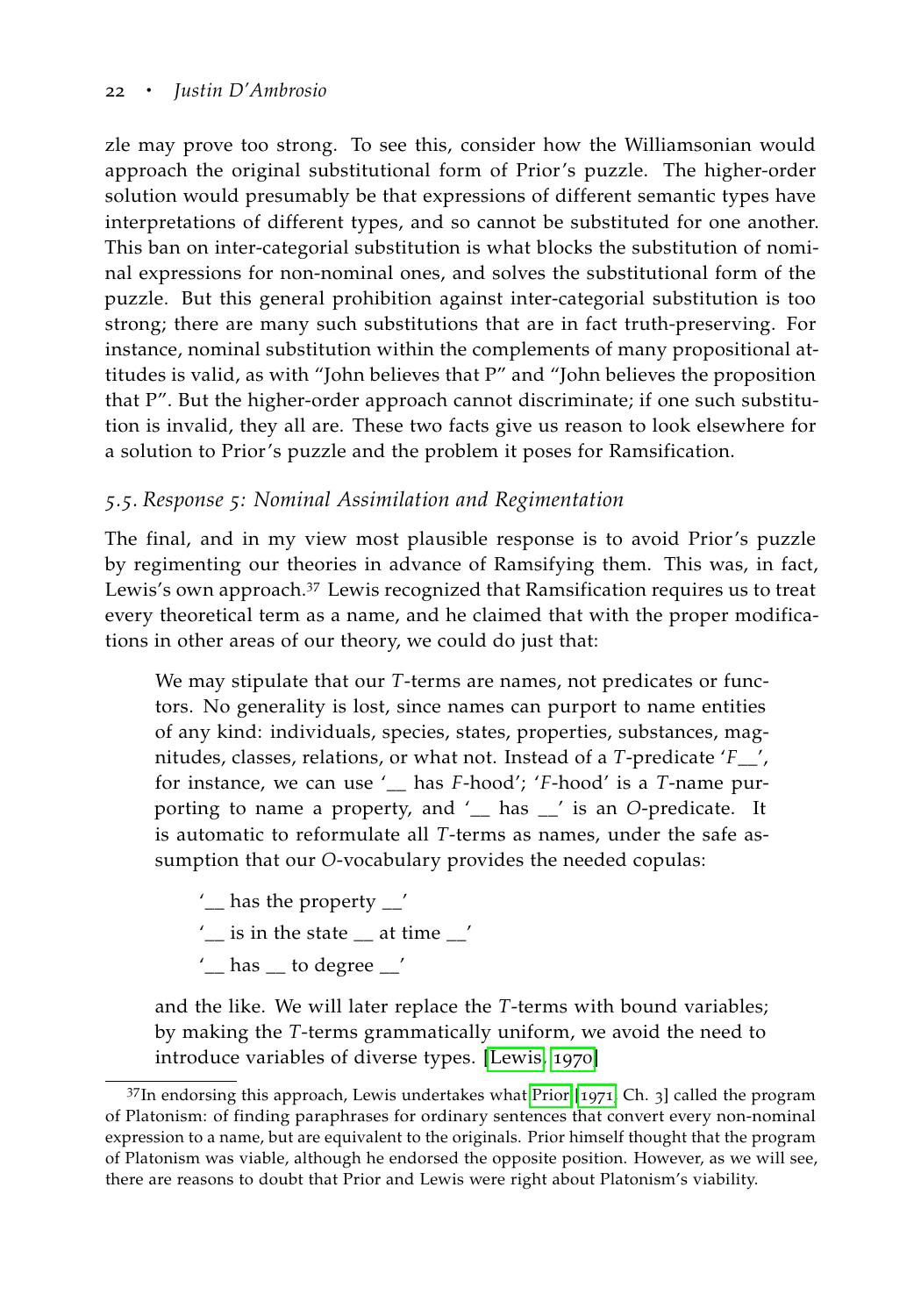Here Lewis proposes a method of regimentation to accommodate the nominalization of *T*-terms.<sup>38</sup> First, we stipulate that all *T*-terms are names. We then make use of copular verbs from our *O*-vocabulary to recapture the meanings of the prenominalized sentences. Thus, "John is tall" becomes "John has the property of being tall". Here, "the property of being tall" is open to nominal quantification:  $\exists x_{\langle e,t\rangle}$  such that John has *x*.

As far as simple subject-predicate sentences are concerned, Lewis's method works perfectly—regimentations of the sort he proposes allow us to avoid Prior's puzzle. However, Lewis drastically underestimates the range of changes that need to be made to accommodate the nominalization of every *T*-term. Lewis claims that it is a safe assumption that our *O*-vocabulary contains the copulas needed for apt paraphrases. But not only is this assumption not safe, it appears to be false for all but the simplest sentences, at least without significant additions to our theory.

First, consider the case of propositional attitude ascriptions such as (51):

(51) Mary desires that the lockdown come to an end.

Suppose we nominalize "that the lockdown come to an end". Without accommodation, this would yield an invalidity:

(52) Mary desires the proposition that the lockdown come to an end.

But there is no obvious way to use a copula to preserve validity through nominalization. Given the arguments above, we can't say, for instance, that Mary bears the desire relation to a proposition. Thus, Lewis's strategy does not straightforwardly apply.

Further, consider again our example from above:

(53) The fumes smell poisonous.

Nominal substitution and quantification into the position occupied by "poisonous" both lead to invalidity. So how can we regiment the sentence in a way that allows us to preserve truth through nominalization? We might try "The fumes smell like they have the property of being poisonous", but it is unclear whether this captures the original meaning. Moreover, in this case the puzzle simply arises again: "they have the property of being poisonous" is a sentence, which presumably denotes either a proposition or a truth-value. But the fumes do not smell like either a proposition or a truth-value.

 $3<sup>8</sup>B$ ut as we saw above, it is a mistake to think that not regimenting in this way would simply require us to introduce higher-order variables. On the contrary, regimentation would be required even if we introduced higher-order variables, so long as we treat them as nominal variables, and provide a nominal semantics for quantifiers that bind them.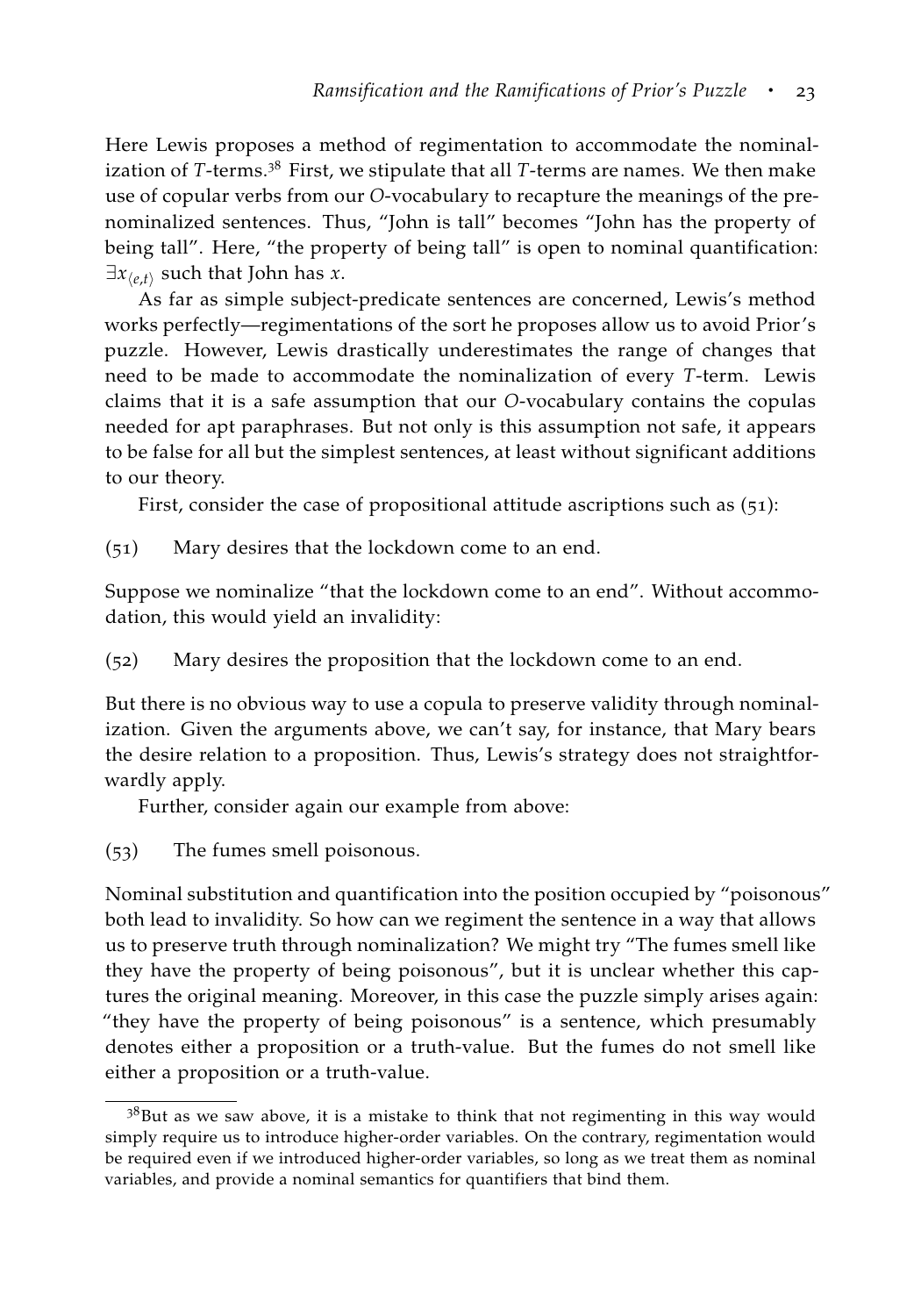Now consider a slightly different case. Suppose we want to Ramsify "rapidly", as it occurs in (54):

(54) The child learned rapidly.

As we saw above, treating "rapidly" as a name yields an invalidity. But if we employ Lewis's strategy, and assimilate "rapidly" to a name—the property of being done rapidly—we need to find a bearer for this property. Clearly, the child is not what is done rapidly. It seems like the only plausible bearer for the property is the event of learning.<sup>39</sup> This pushes us toward treating adverbs as denoting properties of events, and so toward treating events as particulars that bear those properties. Thus, Lewis's strategy can be extended to account for adverbs, but only if we make use of a neo-Davidsonian language for our metaphysical theorizing. We will discuss this option at length below.

The most troubling cases for Lewis involve intensional transitive verbs. As we saw above, trying to Ramsify individual terms in the complements of ITVs leads to ungrammaticality, while trying to Ramsify the entire NP complement yields invalidity. Consider (55):

<span id="page-23-0"></span>(55) Maxwell seeks a perfect gas.

How can we apply Lewis's strategy? Trying to Ramsify "perfect" on its own yields ungrammaticality. But if we treat the entire complement as a name of a property, we get the result that Maxwell seeks property of being a perfect gas. But this is not what we mean: what he seeks is something that *has* that property. But how can we express this? We know that  $(55)$  $(55)$  $(55)$  is not equivalent to  $(56)$ :

(56) ∃*x* [perfect(*x*) & gas(*x*) & Maxwell seeks (*x*)].

This entails that there is a particular thing that Maxwell seeks. Nor would it be correct to paraphrase "seeks" as a propositional attitude; (55) is not aptly paraphrased as (57):

(57) Maxwell is trying to make it the case that ∃*x* [perfect(*x*) & gas(*x*) & Maxwell finds *x*].

Maxwell is not trying to make it the case that anything exists, perfect or otherwise. While we might continue to search for propositional decompositions of sentences involving intensional transitives, much literature suggests such a

 $39$ Here I ignore the complication, noted by [Davidson](#page-29-14) [[1967](#page-29-14), p. 38], that strictly speaking, being slow or rapid is not a property of an event. As Davidson points out, an event of swimming the English channel may be slow *qua* crossing but fast *qua* swimming, so the event itself is not fast or slow, absent further description.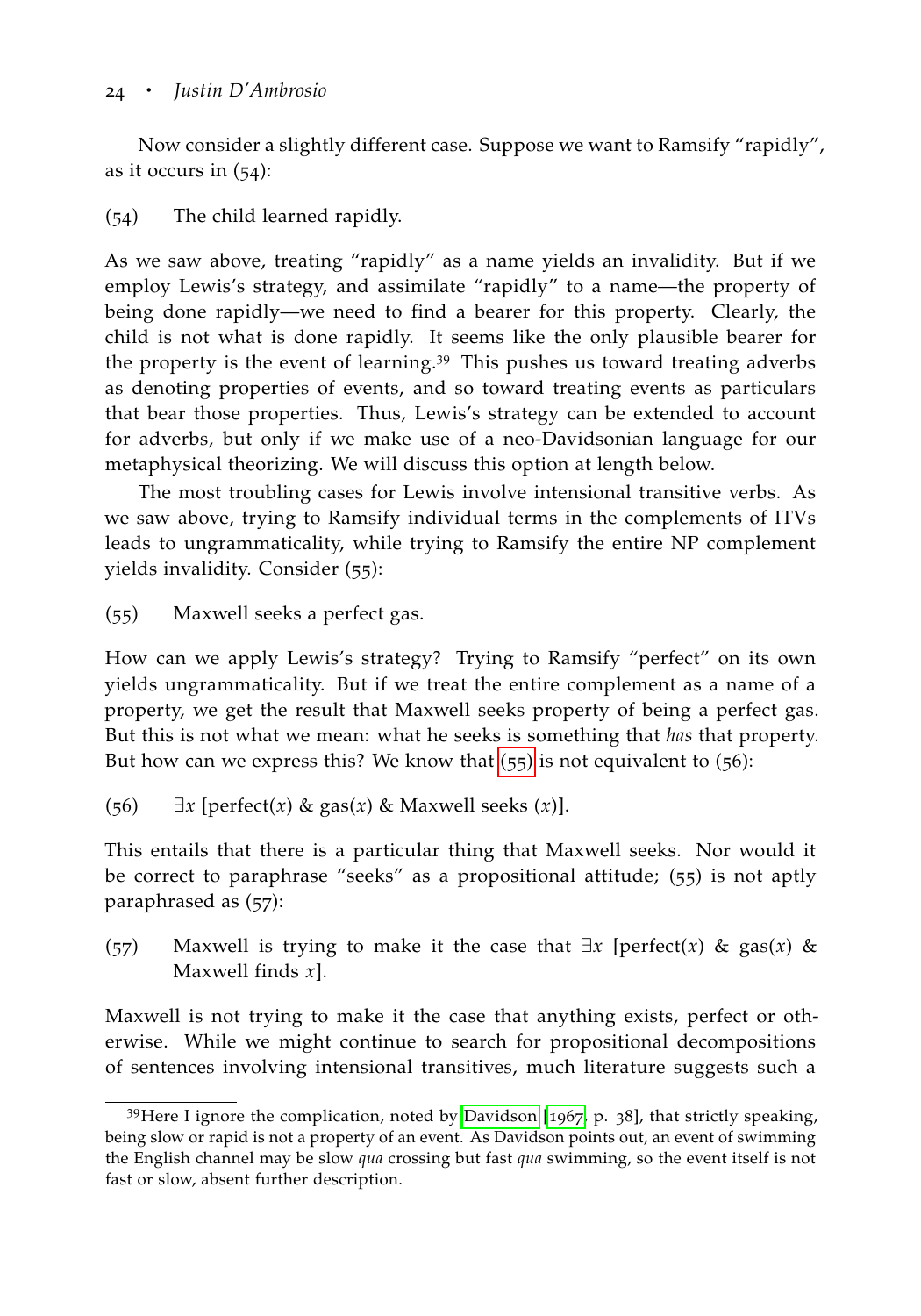project is doomed.<sup>40</sup> But even if we could find such paraphrases, this would simply defer the problem to the propositional case.

Intensional transitive verbs thus pose a serious problem for Ramsification. On the one hand, a huge number of psychological and perceptual verbs are intensional transitives; they are essential to any serious theory of the mind. Consider the following list:

(58) covet, crave, desire, fancy, need, imagine, portray, think (of), be (about), think (about), believe (in), anticipate, expect, forsee, want, hanker (for), lust (for), thirst (for), yearn (for), prefer, hunt (for), scrounge (for), scavenge (for), seek, search (for), imitate, admire, disdain, fear, respect, worship, resemble, simulate, avoid, lack, omit, wait (for), plan, caricature, draw, represent, promise, recognize, indicate, point (to), signify, and portray.

Suffice it to say, it would be hard to formulate a realistic psychological theory while excluding them from our theoretical vocabulary. But on the other hand, intensional transitive verbs are the class of verbs for which Prior's puzzle is most recalcitrant. ITVs do not submit easily to paraphrase, and there do not appear to be any truth-preserving nominal substituends. In other words, the complements of ITVs, on the notional reading, appear to be *essentially non-nominal*. Thus, we must either ban them from our theories, accept that Ramsification fails, or find a novel method of nominal paraphrase.

## **6. A Neo-Davidsonian Proposal**

Saving Ramsification requires a solution to the generalized form of Prior's puzzle that allows us to treat every *T*-term as a name. I will not present such a complete solution here, for I do not have a solution that I am confident generalizes to every grammatical position for which Prior's puzzle arises. However, a proposal due to Graeme [Forbes](#page-29-13) [[2006](#page-29-13), [2018](#page-29-7)] provides a partial solution that addresses what I take to be the cases of Prior's puzzle most resistant to paraphrase, including the cases of adverbial modifiers, the complements of intensional transitive verbs, and some adjectival verbal complements. To my knowledge, no other proposed solution to Prior's puzzle can accomplish even this, and so it appears that any complete solution to Prior's puzzle must build on, and so incorporate, the partial solution that I present here.

Recall the case of adverbs such as "rapidly". Above I claimed that our best route to nominalizing such expressions was to treat them as names of properties, and then to use Lewis's method. There is already a kind of theory that treats

<sup>40</sup>For instance, see [Szabó](#page-31-11) [[2003](#page-31-11)], [Forbes](#page-29-13) [[2006](#page-29-13)], and [Montague](#page-30-20) [[2009](#page-30-20)], among many others.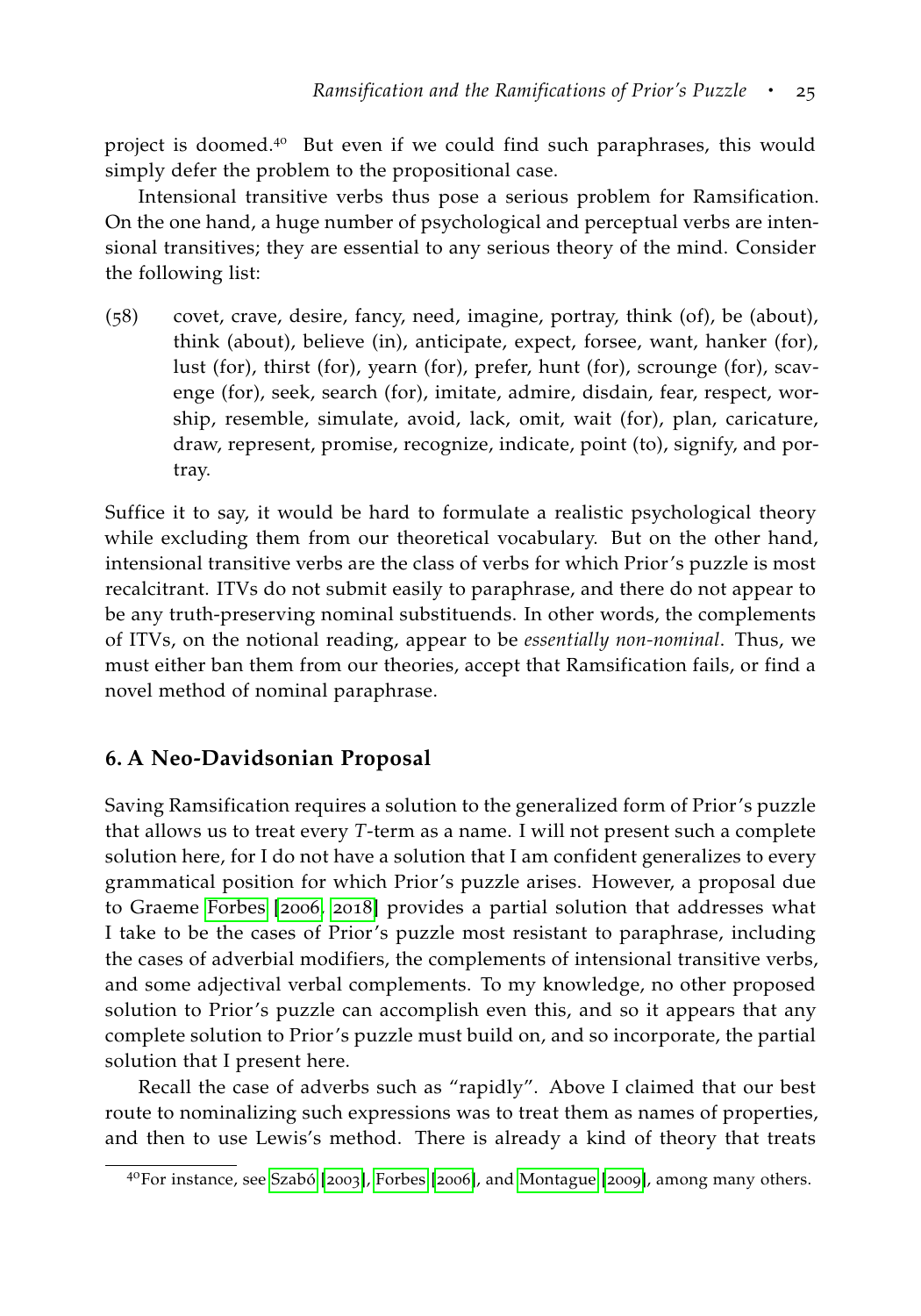adverbs in just this way: a neo-Davidsonian theory, on which adverbs denote properties of events. In such a theory, the semantics for (59-a) is given by (59-b):

- (59) a. The child learned rapidly.
	- b. ∃*e*[learning(*e*) & agent(*e*,the child) & past(*e*) & rapid(*e*)]

We can then paraphrase each of these predications in the way that Lewis suggests: with copulas. In this case, the event of learning *e* has the property of being rapid. Thus, there is initial appeal to conducting our metaphysical theorizing in a language that allows us to name and quantify over events—it allows us to nominalize adverbs.

But this is not the only appeal of the neo-Davidsonian approach. [Forbes](#page-29-13) [[2006](#page-29-13), [2018](#page-29-7)] develops a neo-Davidsonian semantics for attitude verbs that allows for nominal quantification over the complements of both intensional transitive verbs and propositional attitude verbs—Forbes' theory solves Prior's puzzle for the case of both ITVs and propositional attitude verbs. Forbes solves Prior's puzzle by distinguishing between two different roles that the denotation of the complement of a verb can play in an event. On the one hand, it can serve as the *theme* of the event, as in (60):

(60) a. John hit Bill. b. ∃*e* [hitting(*e*) & agent(*e*,John) & theme(*e*,Bill)]

Here, Bill serves as the direct object of the event of hitting—he is what *gets hit*. Roughly speaking, the theme of a particular event *V* is what *gets V'd*. By contrast, the objects denoted by intensional noun phrases in the complements of ITVs do not denote the theme of the event introduced by the verb. Consider (61):

- (61) a. Maxwell seeks a perfect gas.
	- b. ∃*e* [search(*e*) & agent(*e*,Maxwell) & char(*e*,the property of being a perfect gas)]

The notional reading of "seeks" occasions the introduction of a novel thematic role, "char", which is short for "characterizes" or "is characterized by". When Maxwell seeks a perfect gas, but not a particular one, "a perfect gas" has a denotation—depending on one's preferred semantics for intensional transitives, either a property or a generalized quantifier—but this denotation is not what *gets sought*. John does not seek either a property or a generalized quantifier. Rather, he seeks something that *has* the property of being a perfect gas, or seeks to find the things specified by the generalized quantifier.

With this novel thematic role in place, we can treat "a perfect gas" in (61-a) as a name, and then we can nominally quantify into the thematic role that it introduces: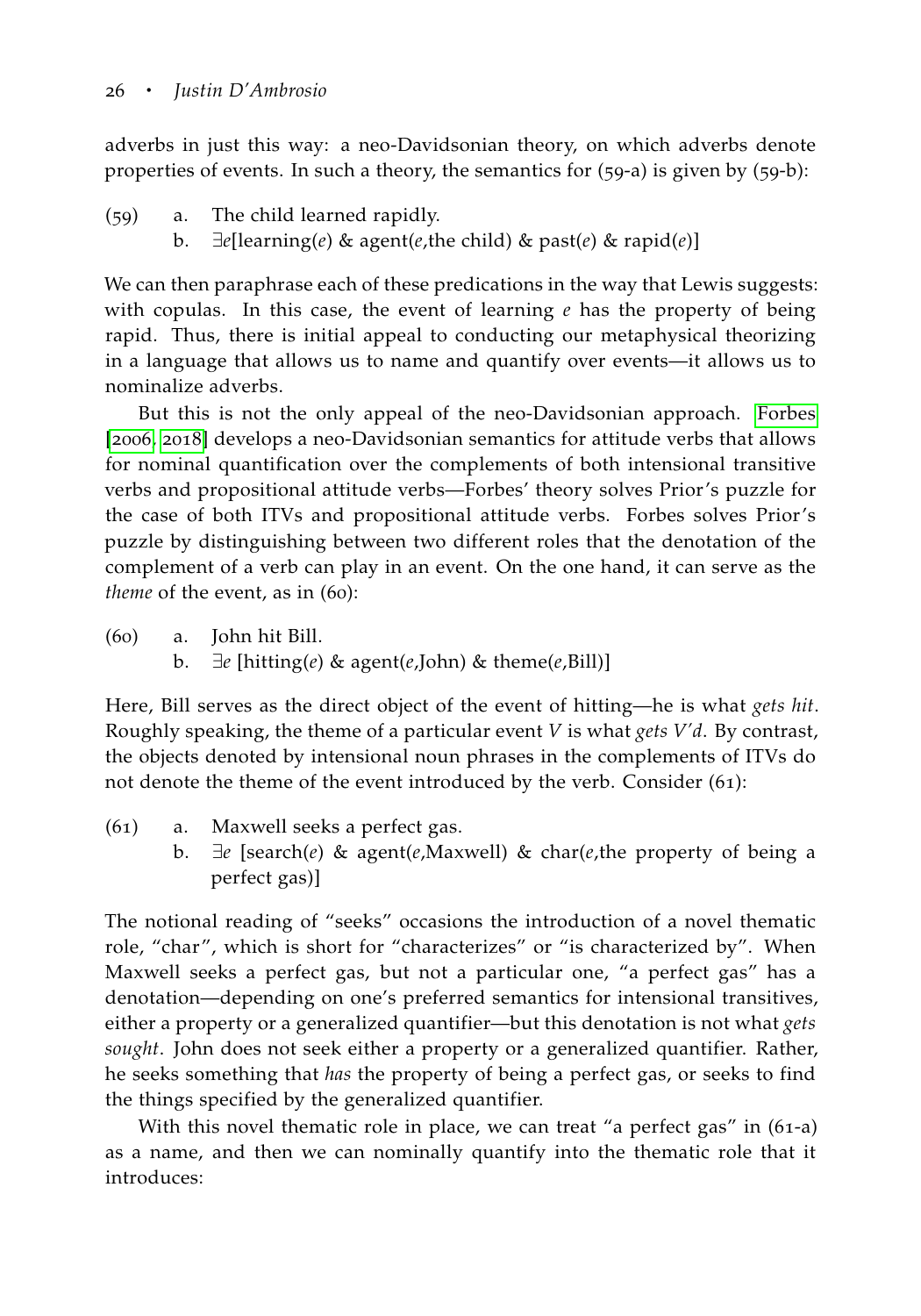- (62) a. Maxwell seeks a perfect gas.
	- b. ∃*e* [search(*e*) & agent(*e*,Maxwell) & char(*e*,the property of being a perfect gas)]
	- c. ∃*P*,*e* [search(*e*) & agent(*e*,Maxwell) & char(*e*,*P*)]

(62-c) follows from (62-b): it says that there is some property that characterizes Maxwell's search. This is a perfectly valid generalization, and it makes sense of the role that abstract objects play in the semantics of intensional verbs. Substitution of a nominal expression for "a perfect gas" then serves to change the role that the denotation of "a perfect gas" plays in the event:

- (63) a. Maxwell seeks the property of being a perfect gas
	- b. ∃*e* [search(*e*) & agent(*e*,Maxwell) & theme(*e*,the property of being a perfect gas)]

In (63-b), the substitution of a definite for an indefinite has occasioned a change in the argument structure of the verb; it specifies the theme of the verb, rather than characterizing it.<sup>41</sup>

Forbes deploys a similar tactic to solve the problem in the case of propositional attitude verbs. Consider (64):

- (64) a. Mary fears that Fido bites
	- b. ∃*e* [fear(*e*) & in(Mary,*e*) & content(e,that Fido bites))]
	- c. ∃*p*,*e* [fear(*e* & in(Mary,*e*) & content(e,p))]

Here Forbes again introduces a thematic role, "content", in order to specify the role that propositions play in states such as fearing, hoping, desiring, *etc*. The "content" role, like "char", does not relate the event to its direct object or theme the proposition is not what *gets feared*. Rather, the content role is what provides the state with its success- or correctness-conditions. Thus, the nominal quantification in (64-c) is perfectly intelligible, and follows from (64-a).

This allows us to Ramsify noun phrases in the complements of such verbs. In each of the cases above involving an intensional transitive verb, we let the verbal complement be a complex name for a property (or a generalized quantifier). We then remove that name and replace it with an existentially bound variable: we quantify into the "char" role. This allows us to offer definitions of terms such as

<sup>41</sup>An anonymous referee suggests that Forbes's view cannot solve the puzzle as it arises in the complements of intensional transitive verbs, where the substituend is of the same phrasal category as the expression it replaces (both either DP or NP). But Forbes has an account of why definites block the notional reading, and force a thematic reading: it is what he calls the "definiteness effect". See [Forbes](#page-29-13) [[2006](#page-29-13), pp. 146-148]. I grant, however, that accounting for the definiteness effect may depend on facts about expressions that go beyond their phrasal category.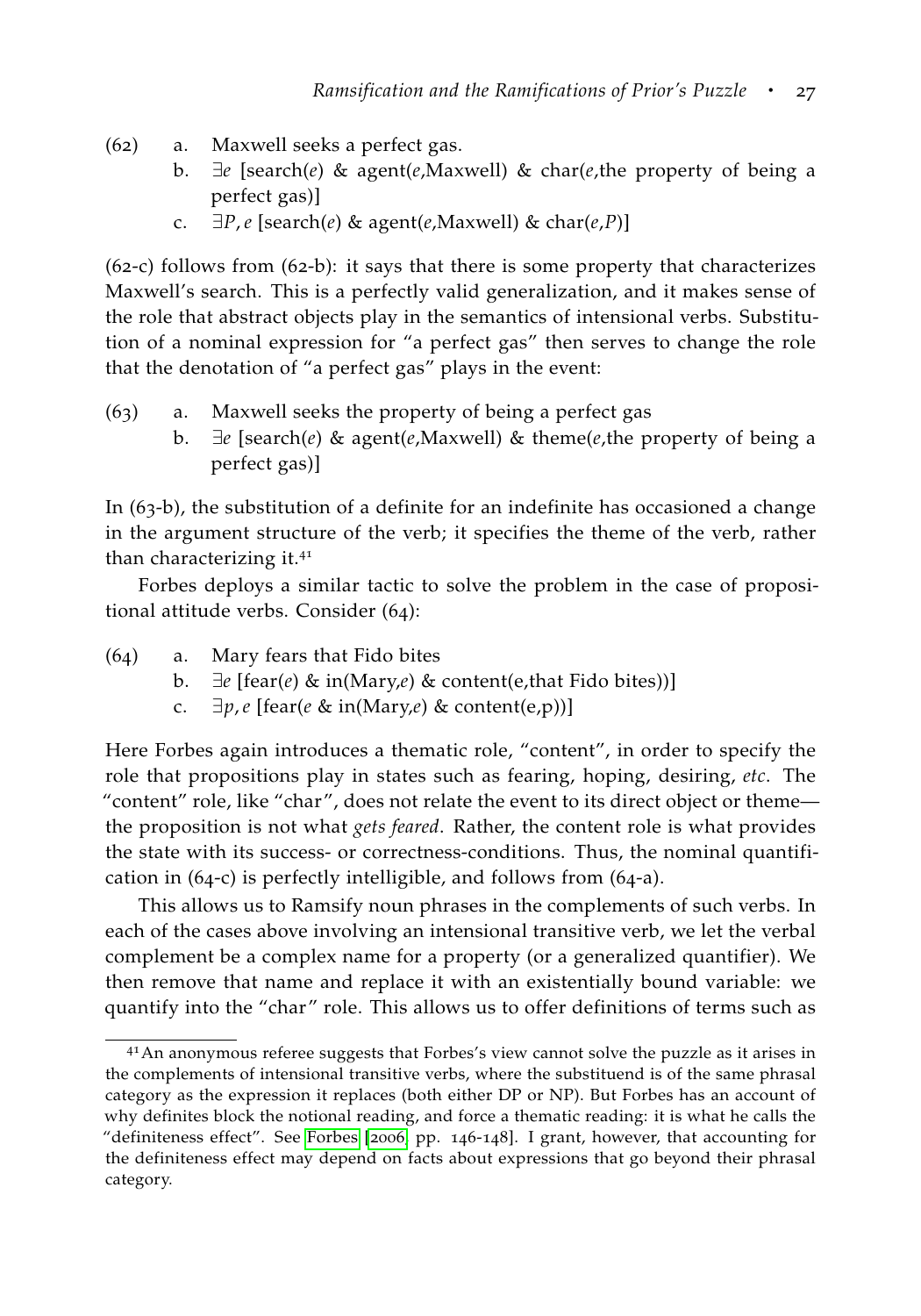"a perfect gas", "a catastrophic selloff", and "a psychopath"—each one serves as a name of a (complex) property. Thus, the neo-Davidsonian approach solves two of the central instances of Prior's puzzle.

How does this proposal resolve the form of Prior's puzzle that yields ungrammaticality rather than invalidity? The basic idea, proposed by [Forbes](#page-29-7) [[2018](#page-29-7)], is that verbs such as "hope", for which substitution yields ungrammaticality, lack a transitive reading, and so lack a lexical entry that employs the *theme* role. Thus, if we consider a string such as (65)

(65) Mary hopes the proposition that Fido is nice,

it will be uninterpretable, because when there is a definite NP in the object position, it forces a thematic reading of the verb, but "hope" does not have the requisite lexical entry. Much the same is true for nominal quantifications. Since there is no lexical entry for "hope" that employs the *theme* role, (66) is ill-formed when "something" is construed as a quantification into the *theme* role:

(66) Mary hopes something.

The only reading of (66) that is available is one on which "something" quantifies into the *content* role. Further, since the main verbs in these neo-Davidsonian logical forms are not relations at all, there is no fear of ungrammaticality; there is no concern that a name cannot occur in the second argument place of a verb, for such verbs are represented as monadic properties of events.

However, there are still many non-nominal positions to which the Davidsonian analysis does obviously apply. For instance, it is not clear how to nominalize the adjectival complements of perceptual verbs from our examples from above, repeated here along with the truth-conditions for their Ramsey sentences:

| (67) | a. Sally feels emotional.                                                  |
|------|----------------------------------------------------------------------------|
|      | b. $\exists a \in D_{\langle e,t \rangle}$ such that Sally felt <i>a</i> . |
|      | (68) a. The fumes smell poisonous.                                         |

**b**.  $∃a ∈ D_{\langle e,t \rangle}$  such that the fumes smell *a*.

One possibility is to extend the use of "char" above to these examples, as in (69) and (70):

- (69) a. Sally feels emotional.
	- b. ∃*e* [feeling(*e*) & in(*e*,Sally) & char(*e*,the property of being emotional)] c. ∃*P*,*e* [feeling(*e*) & in(*e*,Sally) & char(*e*,*P*)]

(70) a. The fumes smell poisonous.

b. ∃*e* [smelling(*e*) & theme(*e*,the fumes) & char(*e*,the property of being poisonous)]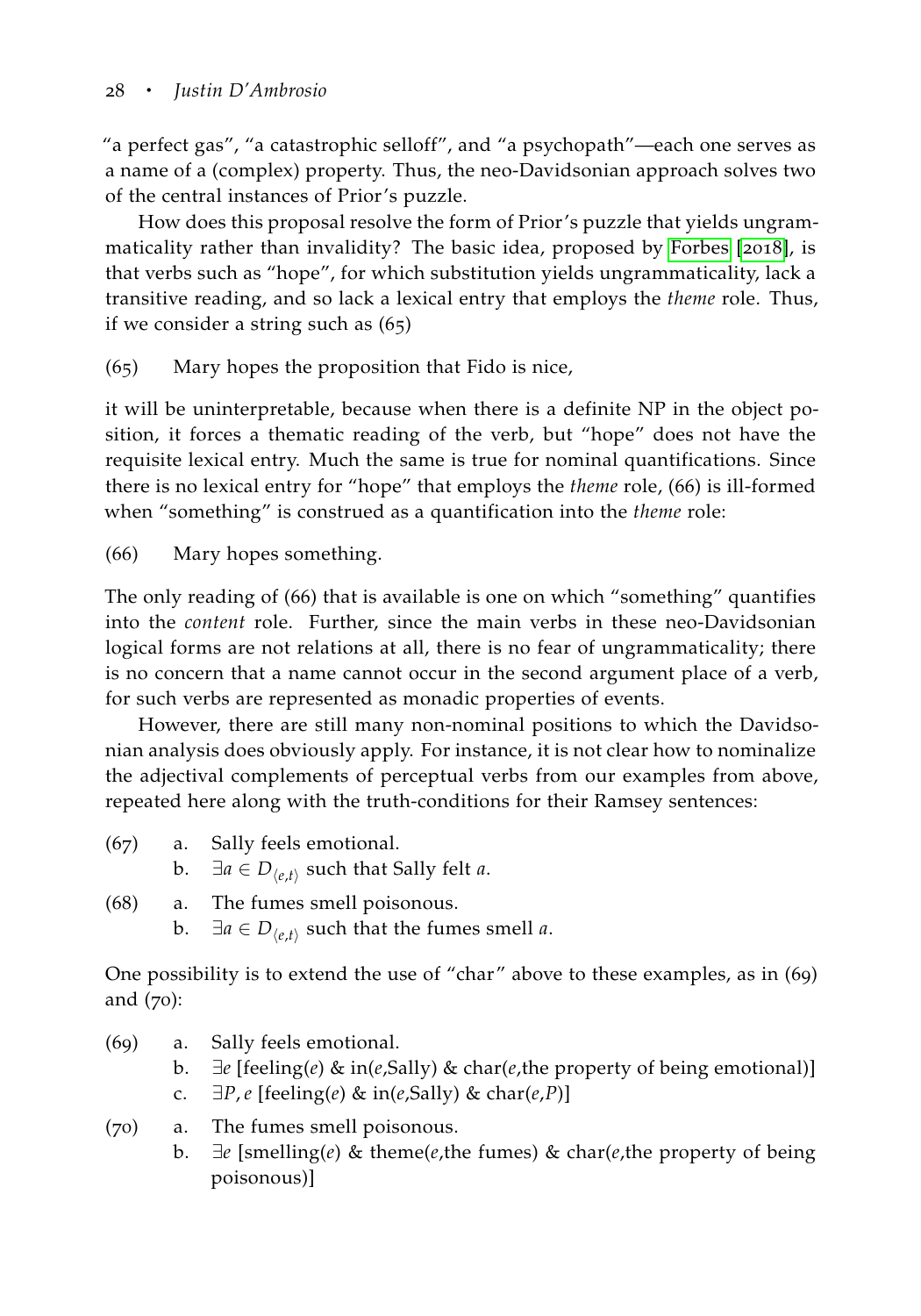c. ∃*P*,*e* [smelling(*e*) & theme(*e*,the fumes) & char(*e*,*P*)]

To extend the use of "char" in this way is, in effect, to turn "char" into a device for handling all non-nominal complements and modifiers. But such uses begin to feel unconstrained. "Char" was designed specifically to account for the nonnominal complements of intensional transitive verbs, and in that case, there are clear principles governing its behavior. There are no corresponding principles in this case.

Here I will not take a stand on whether these approaches are adequate for the purposes of the nominalizer. Rather, since these are surely not the only remaining examples of non-nominal verbal complements, I simply present such cases as a challenge to the Ramsifier. If the Ramsifier wishes to define the theoretical terms of a realistic psychological theory—i.e. one that captures a wide range of mental states, perceptual states, and emotional states—they must find a way to nominalize such non-nominal complements. The only alternative, on pain of giving definitions that are either incorrect or ill-formed, is to exclude such vocabulary from their theories.

#### **7. Conclusion**

We can now summarize our conclusions. Ramsification requires us to treat all theoretical terms as names, and in order to provide definitions of those terms, replaces those names with nominally quantified variables. But Prior's puzzle, whose scope has been drastically underappreciated, shows that attempting to assimilate expressions in a wide range of grammatical positions to names, and replacing them with nominally quantified variables, yields either invalidity or ill-formedness. Thus, Prior's puzzle, once fully appreciated, presents a serious challenge to Ramsification as a method of defining theoretical terms. If the postulate of a theory does not entail its Ramsey sentence, or has a Ramsey sentence that is ill-formed, then the corresponding definitions of theoretical terms will be either incorrect or nonsensical.

However, there is reason for measured optimism. Of the examples given, some were readily amenable to nominal paraphrase, and others could be treated with Forbes's neo-Davidsonian semantics. This approach has the consequence that if we admit intensional transitive verbs into our theories, and subsequently wish to Ramsify those theories, we will need to adopt a neo-Davidsonian language for our metaphysical theorizing. This has important metaphysical ramifications. Most importantly, we will, simply by dint of the desire to Ramsify, be committed to a metaphysics that includes events, and holds that such events have a rich structure that includes a range of roles that different objects can play in such events. The fact that a neo-Davidsonian semantics is required to handle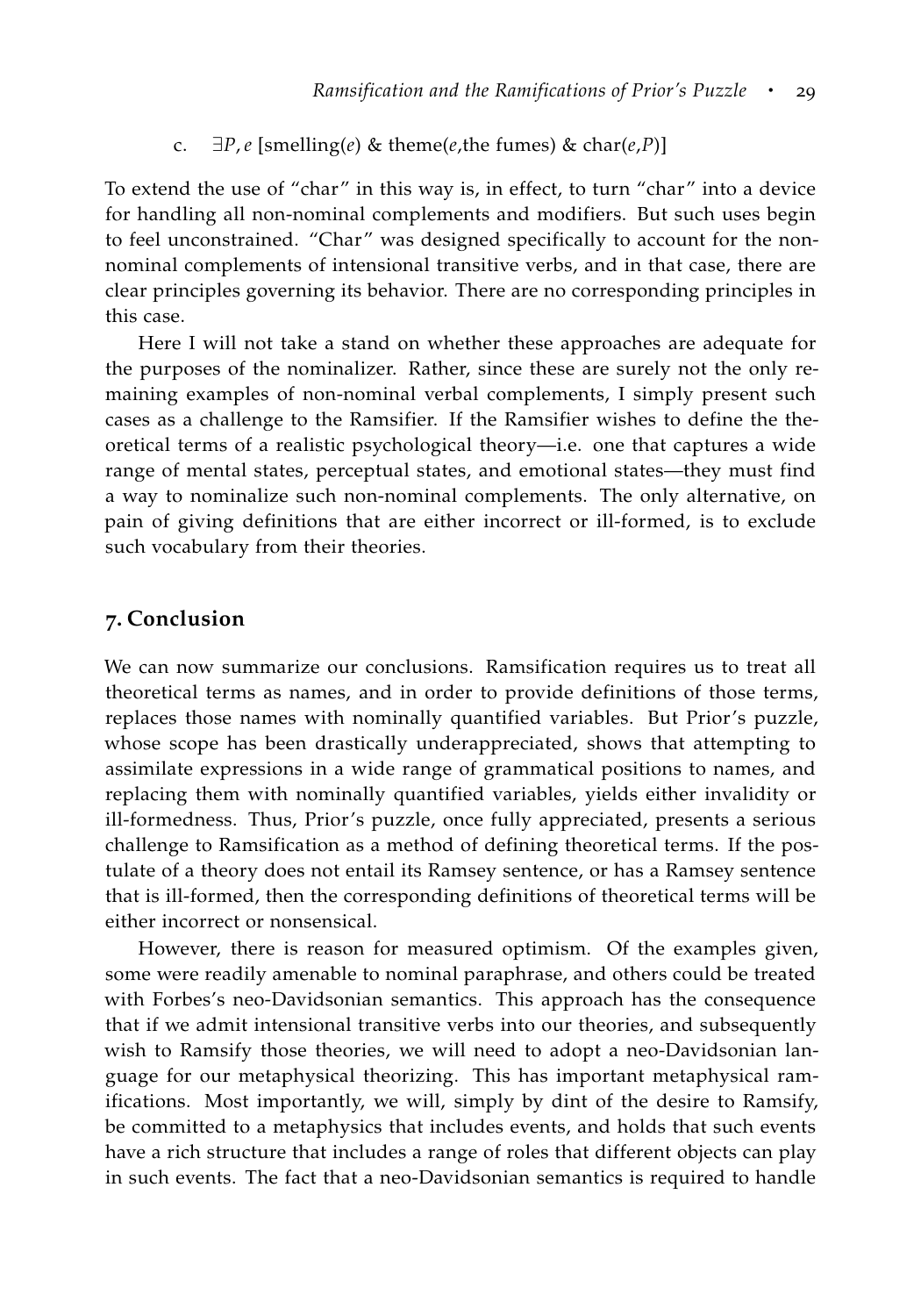many natural language constructions is not surprising. But the fact that we must use such a language for our metaphysical theorizing is surprising. Ramsification comes with costs and consequences.

## **References**

- <span id="page-29-9"></span>Hanoch Ben-Yami. Against characterizing mental states as propositional attitudes. *Philosophical Quarterly*, 47:84–89, 1997.
- <span id="page-29-3"></span>Evert Willem Beth. On padoa's method in the theory of definition. *Indagationes Mathematicae*, 15:330–339, 1953.
- <span id="page-29-4"></span>George Boolos, John Burgess, and Richard Jeffrey. *Computability and Logic*. Cambridge University Press, 5th edition, 2007.
- <span id="page-29-2"></span>David Braddon-Mitchell and Robert Nola, editors. *Conceptual Analysis and Philosophical Naturalism*. Bradford Books. MIT Press, Cambridge, 2009.
- <span id="page-29-0"></span>Rudolf Carnap. The methodological character of theoretical concepts. *Minnesota Studies in Philosophy of Science*, 1(The foundations of science and the concepts of psychology and psychoanalysis):38–76, 1956.
- <span id="page-29-1"></span>Mark Colyvan. Naturalizing normativity. In David Braddon-Mitchell and Robert Nola, editors, *Conceptual Analysis and Philosophical Naturalism*, chapter 13, pages 303–314. MIT Press, 2009.
- <span id="page-29-11"></span>Tim Crane. *Elements of Mind*. Oxford University Press, Oxford, 2001.
- <span id="page-29-10"></span>Tim Crane. Is perception a propositional attitude? *The Philosophical Quarterly*, 59:452–469, 2009.
- <span id="page-29-14"></span>Donald Davidson. The logical form of action sentences. In Nicholas Rescher, editor, *The Logic of Decision and Action*. University of Pittsburgh Press, 1967.
- <span id="page-29-13"></span>Graeme Forbes. *Attitude Problems*. Oxford University Press, Oxford, 2006.
- <span id="page-29-7"></span>Graeme Forbes. Content and theme in attitude ascriptions. In A. Grzankowski and M. Montague, editors, *Non-Propositional Intentionality*. Oxford University Press, Oxford, 2018.
- <span id="page-29-6"></span>Gottlob Frege. Frege to russell, 29 june 1902. In Christian Thiel Hans Hermes, Friedrich Kambartel and Albert Veraart, editors, *Gottlob Frege: Philosophical and Mathematical Correspondence*. Oxford, Blackwell, abridged from the german edition by brian mcguinness; translated by hans kaal. edition, 1902.
- <span id="page-29-12"></span>Alex Grzankowski. Not all attitudes are propositional. *European Journal of Philosophy*, 23(3):374–391, 2015.
- <span id="page-29-8"></span>Alex Grzankowski. A relational theory of non-propositional attitudes. In Alex Grzankowski and Michelle Montague, editors, *Non-Propositional Intentionality*. Oxford University Press, 2018.
- <span id="page-29-5"></span>Anil Gupta. Definitions. In Edward N. Zalta, editor, *The Stanford Encyclopedia of Philosophy*, page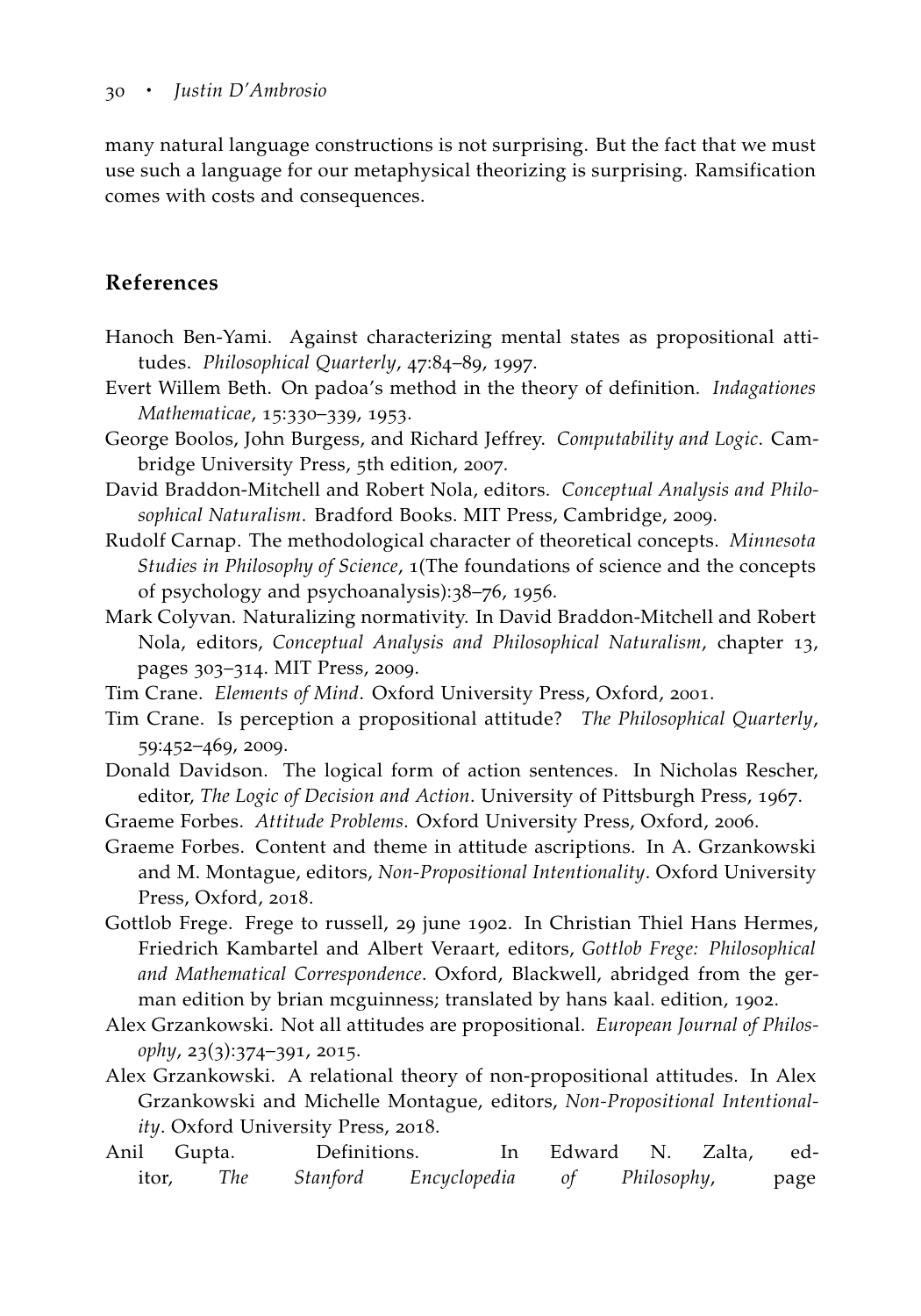https://plato.stanford.edu/archives/win2019/entries/definitions/. Winter 2019.

- <span id="page-30-15"></span>Gilbert Harman. Category mistakes in m&e. *Philosophical Perspectives*, 17(1):165– 180, 2003.
- <span id="page-30-17"></span>Jaako Hintikka. *Knowledge and Belief: An Introduction to the Logic of the Two Notions*. Cornell University Press, 1962.
- <span id="page-30-18"></span>Jaako Hintikka. On the logic of perception. In *Models for Modalities*, pages 151– 183. Dordrecht: Reidel, 1969.
- <span id="page-30-6"></span>Frank Jackson. *From Metaphysics to Ethics: A Defence of Conceptual Analysis*. Oxford University Press, Oxford, 1998.
- <span id="page-30-5"></span>Frank Jackson and Philip Pettit. Moral functionalism and moral motivation. *Philosophical Quarterly*, 45:20–40, 1995.
- <span id="page-30-9"></span>Jeffrey C. King. Designating propositions. *Philosophical Review*, 111(3), 2002.
- <span id="page-30-8"></span>David Lewis. Relevant implication. *Theoria*, 54(3):161–174, 1988a.
- <span id="page-30-2"></span>David Lewis. What experience teaches. *Proceedings of the Russelian Society*, 13: 29–57, 1988b.
- <span id="page-30-0"></span>David K. Lewis. How to define theoretical terms. *The Journal of Philosophy*, 67 (13):427–446, 1970.
- <span id="page-30-1"></span>David K. Lewis. Psychophysical and theoretical identifications. *Australasian Journal of Philosophy*, 50(3):249–258, 1972.
- <span id="page-30-3"></span>David K. Lewis. Ramseyan humility. In David Braddon-Mitchell and Robert Nola, editors, *Conceptual Structualism and the Continuum*, Bradford Books, chapter 9, pages 203–222. MIT Press, 2009.
- <span id="page-30-4"></span>Peter Menzies. Probabilistic causation and the pre-emption problem. *Mind*, 104: 85–117, 1996.
- <span id="page-30-16"></span>Trenton Merricks. Propositional attitudes? *Proceedings of the Aristotelian Society*, 109(1):207–232, October 2009.
- <span id="page-30-13"></span>Marc A. Moffett. Knowing facts and believing propositions: A solution to the problem of doxastic shift. *Philosophical Studies*, 115(1):81–97, July 2003.
- <span id="page-30-10"></span>Friederike Moltmann. Nominalizing quantifiers. *Journal of Philosophical Logic*, 32: 445–481, 2003.
- <span id="page-30-11"></span>Friederike Moltmann. Nonreferential complements, nominalizations, and derived objects. *Journal of Semantics*, 21:1–43, 2004.
- <span id="page-30-20"></span>Michelle Montague. Against propositionalism. *Noûs*, 41:503–518, 2009.
- <span id="page-30-7"></span>Jacob M. Nebel. *Hopes*, *Fears*, and other grammatical scarecrows. *Philosophical Review*, 2019.
- <span id="page-30-14"></span>Terence Parsons. On denoting propositions and facts. *Philosophical Perspectives*, 7(Language and Logic):441–460, 1993.
- <span id="page-30-12"></span>Timothy C. Potts. 'the grossest confusion possible?' – frege and the lambdacalculus. *Revue Internationale de Philosophie*, 33(130):761–785, 1979.
- <span id="page-30-19"></span>A. N. Prior. *Objects of Thought*. Oxford University Press, New York and Oxford,